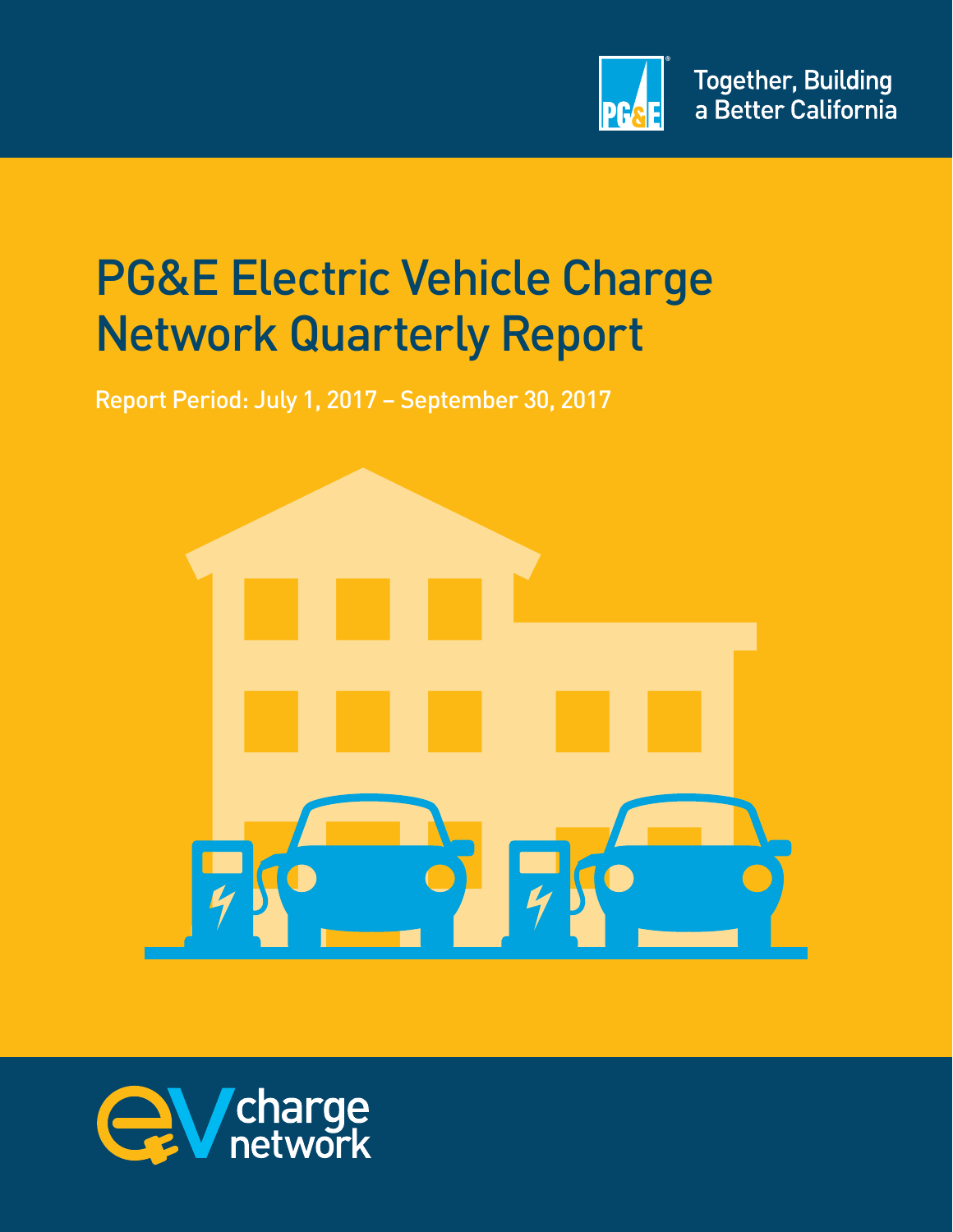# Table of Contents

| <b>1. Executive Summary</b>                                                                                                                                                                                                      |    |
|----------------------------------------------------------------------------------------------------------------------------------------------------------------------------------------------------------------------------------|----|
| 1.1 Charge Network Program Overview<br>1.2 Summary for Quarter                                                                                                                                                                   |    |
| 2. Customer Outreach and Enrollment                                                                                                                                                                                              | 4  |
| 2.1 Charge Network Education and Outreach<br>2.2 Community Choice Aggregator Forum<br>2.3 Third-Party Outreach<br>2.4 Disadvantaged Communities Outreach Events<br>2.5 Website<br>2.6 Marketing, Education & Outreach Next Steps |    |
| 3. Electric Vehicle Supply Equipment Procurement                                                                                                                                                                                 | 7  |
| 3.1 Procurement Process<br>3.2 RFQ - EV Charge Owner options<br>3.3 RFP - EV Charge Sponsor options<br>3.4 Procurement Next Steps<br>3.5 Revision of the Base Cost Method                                                        |    |
| 4. Electric Vehicle Charging Utilization and Load Management                                                                                                                                                                     | 9  |
| 4.1 Overview of Utilization and Load Management<br>4.2 Development of Load Management Plan Guidelines<br>4.3 Utilization Data from Suppliers                                                                                     |    |
| 5. Site Host Selection and Construction                                                                                                                                                                                          | 10 |
| 5.1 Summary of Trial Sites<br>5.2 Trial Site Challenges<br>5.3 Updated Construction Schedule<br>5.4 Selection of Construction Providers                                                                                          |    |
| <b>6. Operations</b>                                                                                                                                                                                                             | 12 |
| 6.1 Charge Network Program Operations<br>6.2 Status Update<br>6.3 Operational Metrics for Quarter<br>6.4 Costs<br>6.5 Installation Process Time<br>6.6 Charging station request<br><b>6.7 Supplier Diversity</b>                 |    |
| 7. Program Advisory Council Feedback                                                                                                                                                                                             | 14 |
| <b>8. Conclusion</b>                                                                                                                                                                                                             | 15 |
| 9. Appendix                                                                                                                                                                                                                      | 16 |
| 9.1 Summary of Program Advisory Council Comments and PG&E Response<br>9.2 Direct Program Advisory Comments<br>9.3 Description of Program Operational Metrics                                                                     |    |

PAGE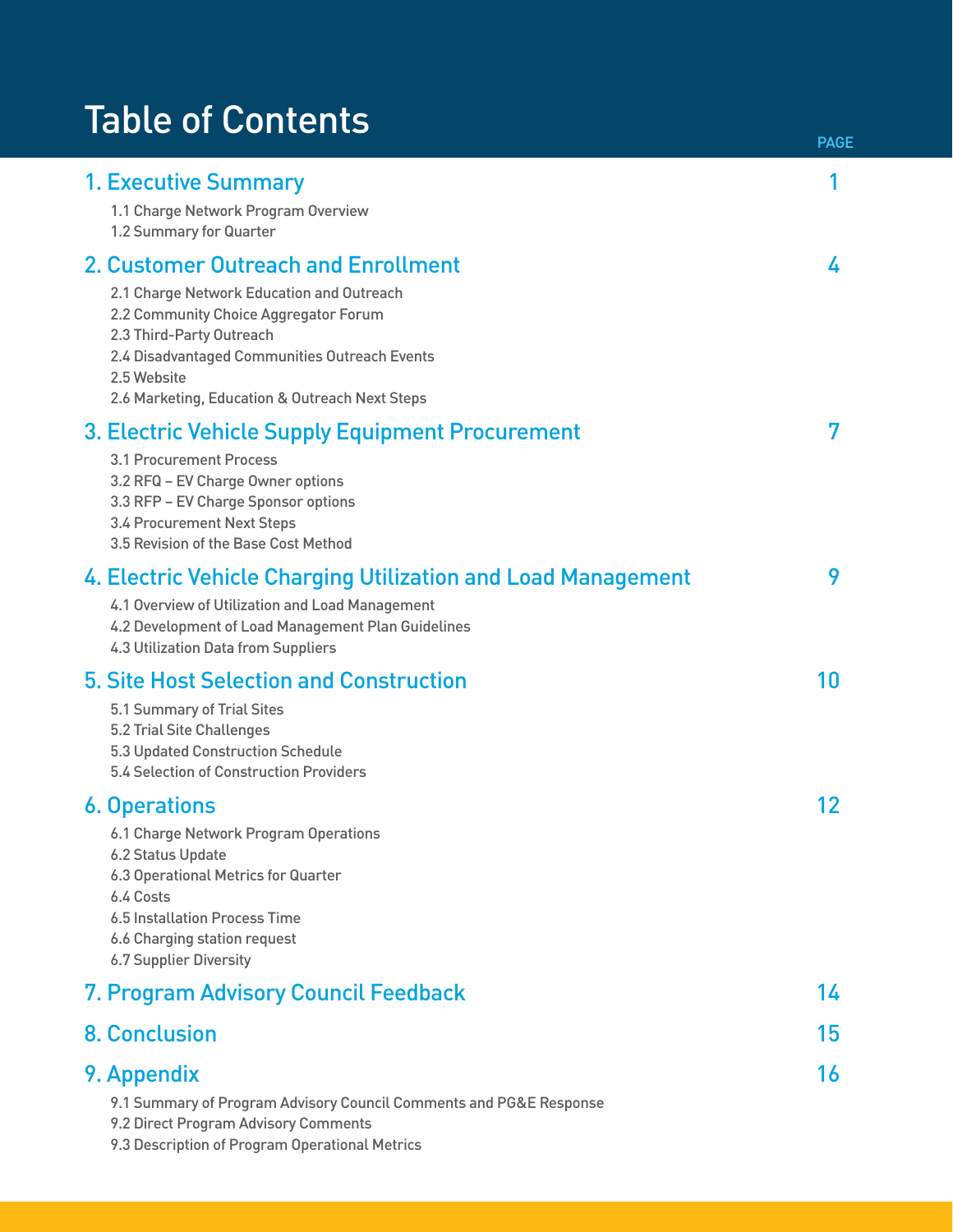# 1. Executive Summary

#### 1.1 Charge Network Program Overview

PG&E's EV Charge Network program was approved on December 15, 2016 through a unanimous vote of the California Public Utilities Commission (Commission).1 The purpose of the program is to increase access to charging for electric vehicles within PG&E's service territory. The program intends to install 7,500 charging ports over a three-year period focusing on two key market segments, workplaces and multi-unit dwellings. The program includes deployment targets of 15% in disadvantaged communities (DACs), as well as in 20–50% in multi-unit dwellings (MUDs).<sup>2</sup> These targets aid in facilitating market entry for previously underserved communities and market segments. For participating site hosts, the program is organized into two main ownership options: "EV Charge Owner" and "EV Charge Sponsor."

**EV Charge Owner:** The majority of the electric vehicle service equipment (EVSE) (a minimum of 65%) will be owned by program participants who are PG&E nonresidential customers that have EV charging stations installed on their property. All site hosts may choose to participate under this program option. For these installations, PG&E will install and maintain the EV service connection (make ready infrastructure) to support their use. The program participant will be responsible for buying and installing the EV charging station. At these locations, rebates will be offered to program participants for the EV charging station. The rebates will be paid after the charging stations are installed and operational.

**EV Charge Sponsor:** At the discretion of the individual program participant, PG&E may be requested to install, own, and maintain up to 35% (2,625) of the EV charging stations deployed. These EV charging stations will be installed in a turnkey operation to maximize site host convenience. EV Charge Sponsor program participants must be multi-unit dwellings (MUDs) or workplaces located in disadvantaged communities (DACs).

### 1.2 Summary for Quarter

The following section provides a brief summary of the milestones and actions performed throughout the quarter. This includes program outreach, site host interest, a summary of the Program Advisory Council (PAC) meeting, and a description of all relevant Advice Letters filed. Once the EV Charge Network launches to customers, this section will also provide standard metrics including the number of customers that applied to the EV Charge Network number of customers in the design and construction phase of the project, and the number of operational charging stations.

#### Program Outreach

In Q3, PG&E began partnership outreach, starting with a forum bringing together Community Choice Aggregators (CCAs) in PG&E's service territory. PG&E sees CCAs as a vital resource in the success of the program as they will be able to educate customers about program participation as well as develop programs to complement the program. PG&E also began developing a strategy to pursue third-party partnerships with external organizations and industry groups to assist in prequalifying sites and providing ongoing program implementation feedback. More details regarding program outreach are provided in Section 2 of this report.

#### Site Host Interest

In January of 2017, PG&E launched the first of its EV Charge Network webpages. This webpage was designed to provide basic programmatic information while stakeholder feedback is gathered to refine the larger marketing, education and outreach plan. In addition to the webpage, PG&E launched an interest form which allows customers to indicate their interest in participating in the program. By the end of the third quarter of 2017 (September 30, 2017), 465 organizations indicated their interest in participating in the EV Charge Network Program. Of these organizations, 65% were workplaces and 35% were MUDs.

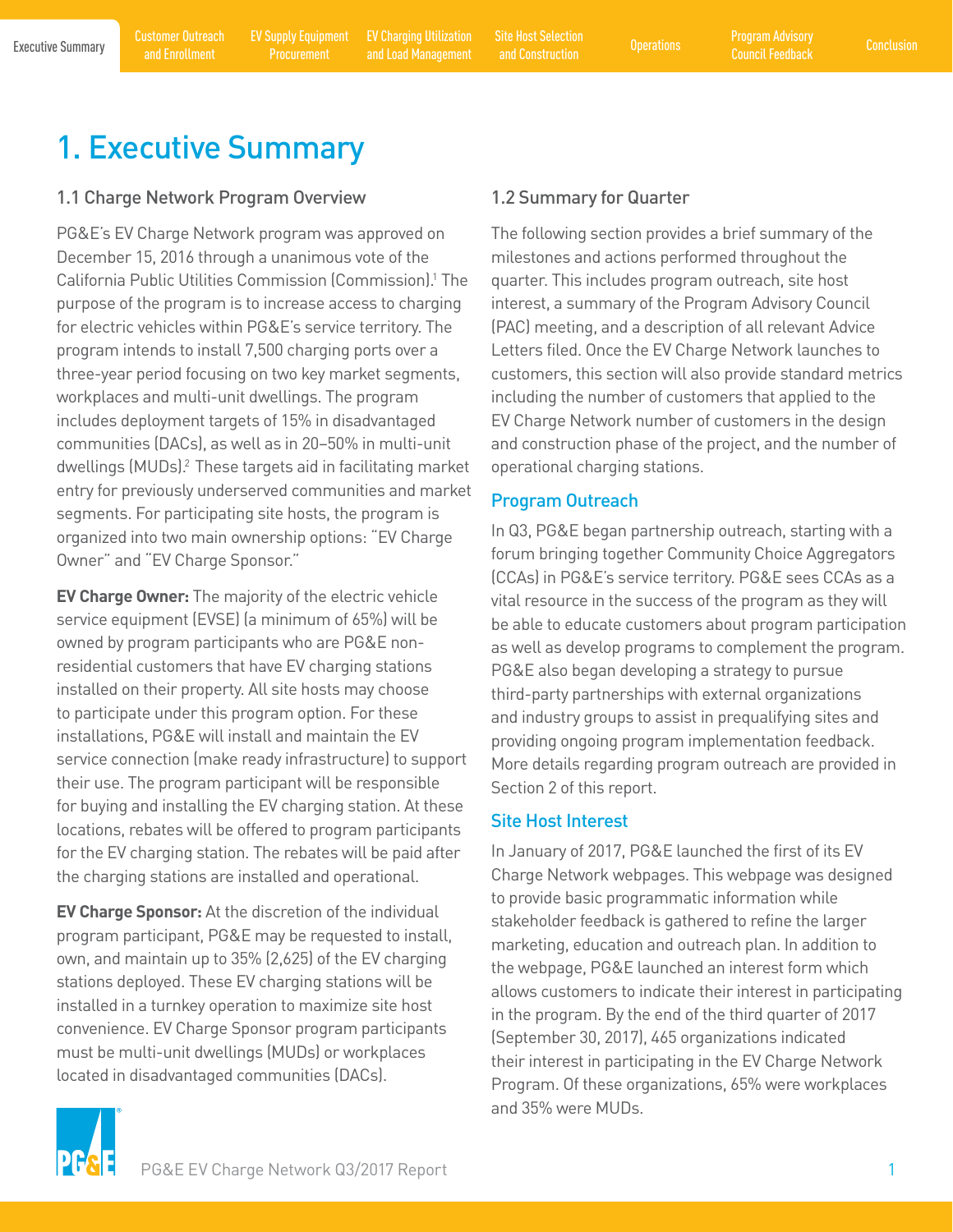EV Supply Equipment **Procurement** 

EV Charging Utilization

Executive Summary Customer Outreach EV Supply Equipment EV Charging Utilization Site Host Selection (Derations Program Advisory Conclusion<br>Executive Summary and Encellment Programment and Load Management and Construction ( EV Charging Utilization Site Host Selection<br>
and Load Management and Construction Construction and Construction

#### FIGURE 1.1: SITE HOST INTEREST BY PROPERTY TYPE



#### FIGURE 1.2: NUMBER OF INTEREST ENROLLMENTS BY MONTH



### Program Advisory Council (PAC)

On October 13, 2017, PG&E held its third PAC meeting. Approximately 25 organizations, representing stakeholders from industry, government, and NGOs, attended in-person and online. This meeting provided revised updates on PG&E's marketing, education and outreach, site selection and construction, and EVSE procurement. Additionally, PG&E gave an update on the status of the program's base cost methodology as well as an update on feedback received on load management plan development and options for guiding sites in implementing effective load management. More details regarding the PAC meeting are provided in Section 7 of this report.

#### **Procurement**

PG&E concluded its first quarterly Request for Qualification (RFQ) process in Q2 and opened its second RFQ for the EV Charge Owner option on September 29, 2017. This qualification process is employed to establish a list of approved vendors eligible to sell EVSE hardware and software to program participants selecting the EV Charge Owner option.

PG&E released its Request for Proposal (RFP) on September 8, for vendors interested in becoming eligible to provide EVSE hardware and software to program participants selecting the EV Charge Sponsor option. Submissions to the RFP were provided on October 9, after which PG&E will begin evaluating bids before moving into equipment testing. More details on PG&E's procurement process are available in Section 3 of this report.

#### Advice Letters

In Q3, PG&E filed an Advice Letter to revise the methodology for determining the base cost for the Electric Vehicle Supply Equipment (EVSE) to be used in the program. The EVSE base cost is used for the calculation of the participation payment and rebate amounts based on market segment (MUD or workplace) and location (within a DAC or outside a DAC) of each site. The Commission's Decision provided that the base cost should be calculated as the lowest price EVSE selected through the procurement process. Due to the wide variety of EVSE bids received and possible equipment configurations, PG&E filed Advice Letter 5131-E on August 23, 2017 to propose an alternative method for calculating the base cost. More details on PG&E's Advice 5131-E are available in Section 3 of this report.

#### Budget

In Q3, PG&E spent \$2,925,169 for a total YTD program spend of \$3,750,917 out of the \$130 million authorized budget. \$120,866 of the funds was spent on program external outreach, and \$2,804,303 was spent on program

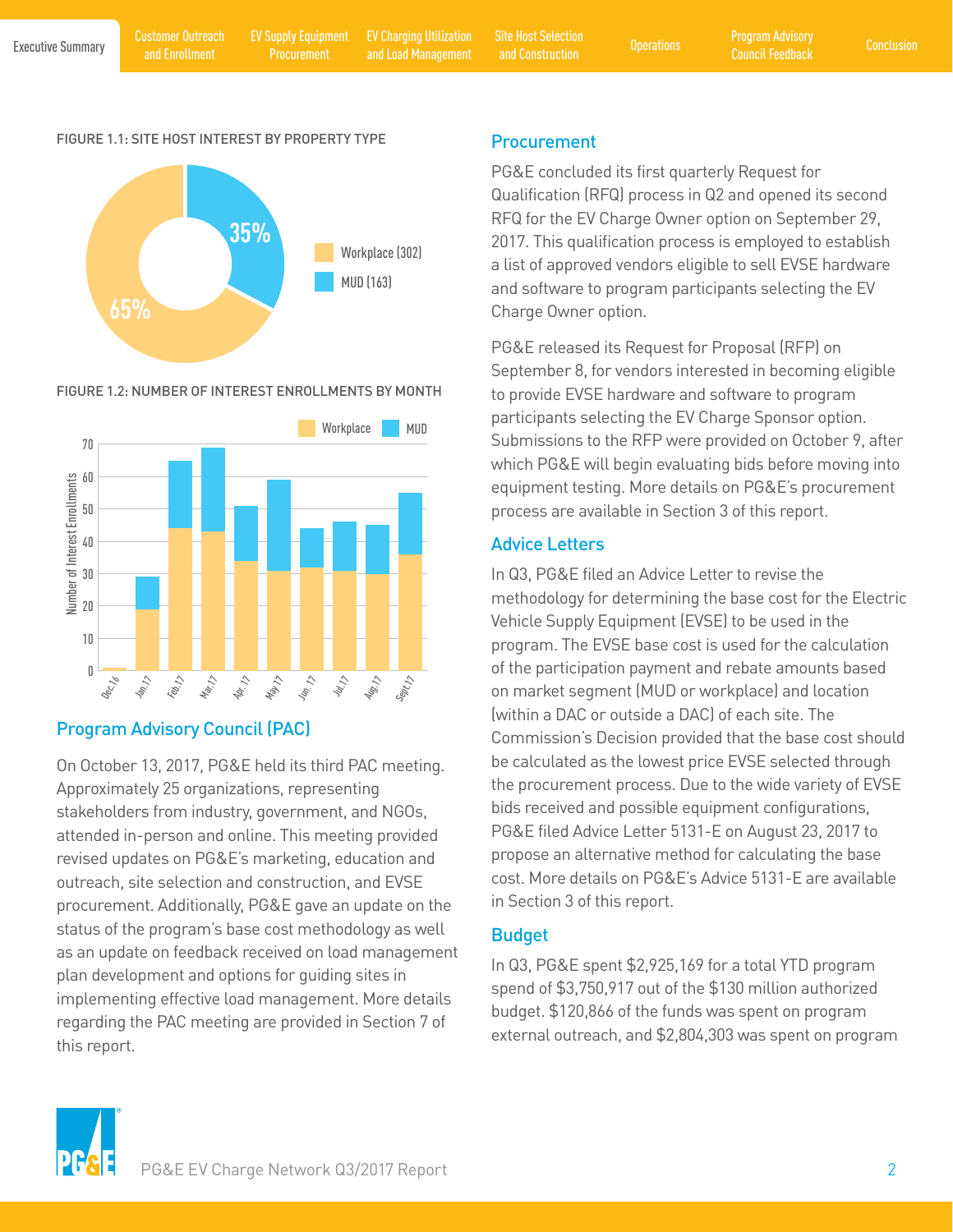implementation and administration. Subsequent reports will be segmented into the following areas:

- Marketing, Education and Outreach
- Design and Engineering
- **Construction**
- Rebates
- Administration and Implementation





### Overview of Challenges Encountered in Q3 2017

PG&E began working with several customers identified through the online site host interest form as potential trial sites to review in 2017 before official launch of the program in 2018. PG&E performed preliminary review of submitted sites for feasibility with the overall goal of testing PG&E's siting processes. See Section 5 for more information on these activities.

During Q3, PG&E experienced new challenges slowing the trial site process and implementation including complexity of program terms and conditions and high interest in the EV Charge Sponsor option. These issues led to a decision to hold off on beginning any site construction until Q1 2018. PG&E planned to have 10 trial sites completed by the end of 2017; however, logistical hurdles slowed the rate at which eligible sites moved

through the implementation process. Instead, PG&E will focus on fine-tuning program processes and will continue to work on building a pipeline of pre-qualified site candidates to establish a backlog of customer sites ready for construction in Q1 2018.

PG&E has found that the program terms and conditions present a hurdle for customers, resulting in significant delay in moving sites forward through planning and design phases. The length and complexity of the terms and conditions resulted in long internal legal counsel review from program participants and several rounds of requested edits. This process of adjusting terms and conditions on a site-by-site basis held up promising sites for extended periods of time, and cost PG&E time and resources. PG&E is currently working on developing a simplified version of the terms and conditions, and will require applicants to review and agree to program terms and conditions before submitting their application in order to avoid delays later in the implementation process.

Additionally, many of the sites PG&E engaged in the trial phase had preference for the EV Charge Sponsor option, whereby PG&E owns the chargers. However, PG&E has yet to finalize the approved vendor list for this option, leading to many sites opting to wait until the RFP process is complete and a list of approved vendors is finalized. Sites were reluctant to sign on to the program without knowing their charger options, as these options impact participation costs. Over the next quarter, PG&E will conduct detailed evaluations of the RFP bids which will result in a final list of approved vendors for the EV Charge Sponsor option.



<sup>1.</sup> The Commission approved the EV Charge Network in D 16-12-065.

<sup>2.</sup> Disadvantaged Communities are defined as the top 25% most impacted census tracts within PG&E's service territory per the CalEnviroScreen3.0, or the latest version.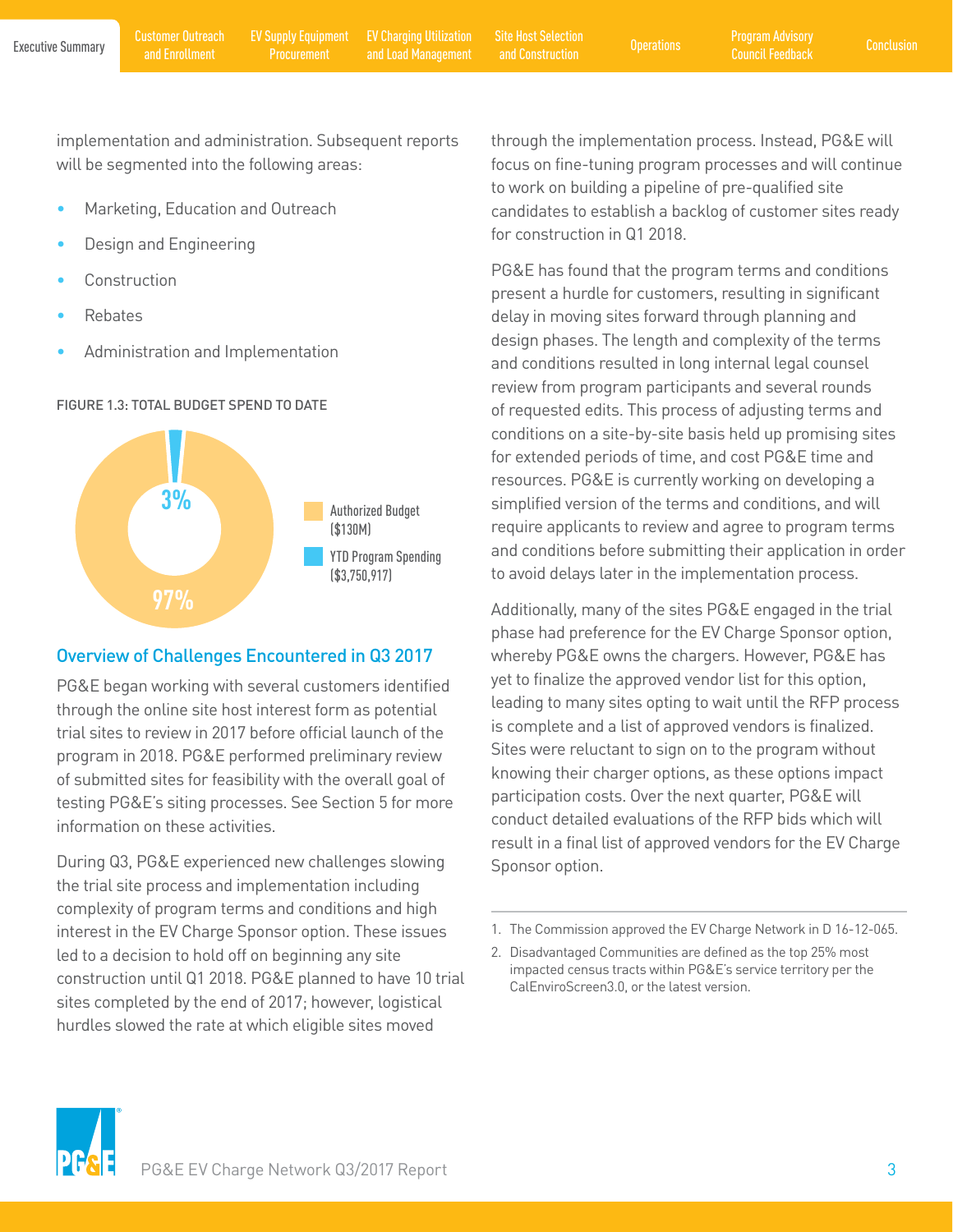and Construction

# 2. Customer Outreach and Enrollment

#### 2.1 Charge Network Education and Outreach

#### EV Charge Network Webpage and Interest Form:

In Q1, PG&E launched its EV Charge Network webpage and interest form, which has seen steady customer activity and interest submissions from potential site hosts. A summary of site host interest is included in the figures and tables below.

**EV Charge Landing Page:** The EV Charge webpage received 2,907 visits in Q3 for a total of 7,990 since its launch in December 2016.

**EV Charge Interest Page:** From launch through September 30, 2017, 465 organizations indicated their interest in participating in the EV Charge Network. Of this group, 20% are located in disadvantaged community eligible census tracts. Approximately two-thirds (65%) of total sites are workplaces while one-third (35%) are multiunit dwellings. The sites span PG&E's service territory geographically, but the majority are located in PG&E's "Central Coast" region which spans South San Francisco to San Luis Obispo, including the South Bay Area. Alameda and Santa Clara counties demonstrated the greatest interest, followed by San Francisco, San Mateo, and Contra Costa counties. See map below for breakdown of interest level by county.

Total MUD Workplace DAC Non-DAC 465 163 302 86 373

TABLE 2.1: SITE HOST INTEREST COMPOSITION

#### FIGURE 2.1: SITE HOST INTEREST COUNTY



#### FIGURE 2.2: SITE HOST INTEREST IN DACS AND NON-DACS



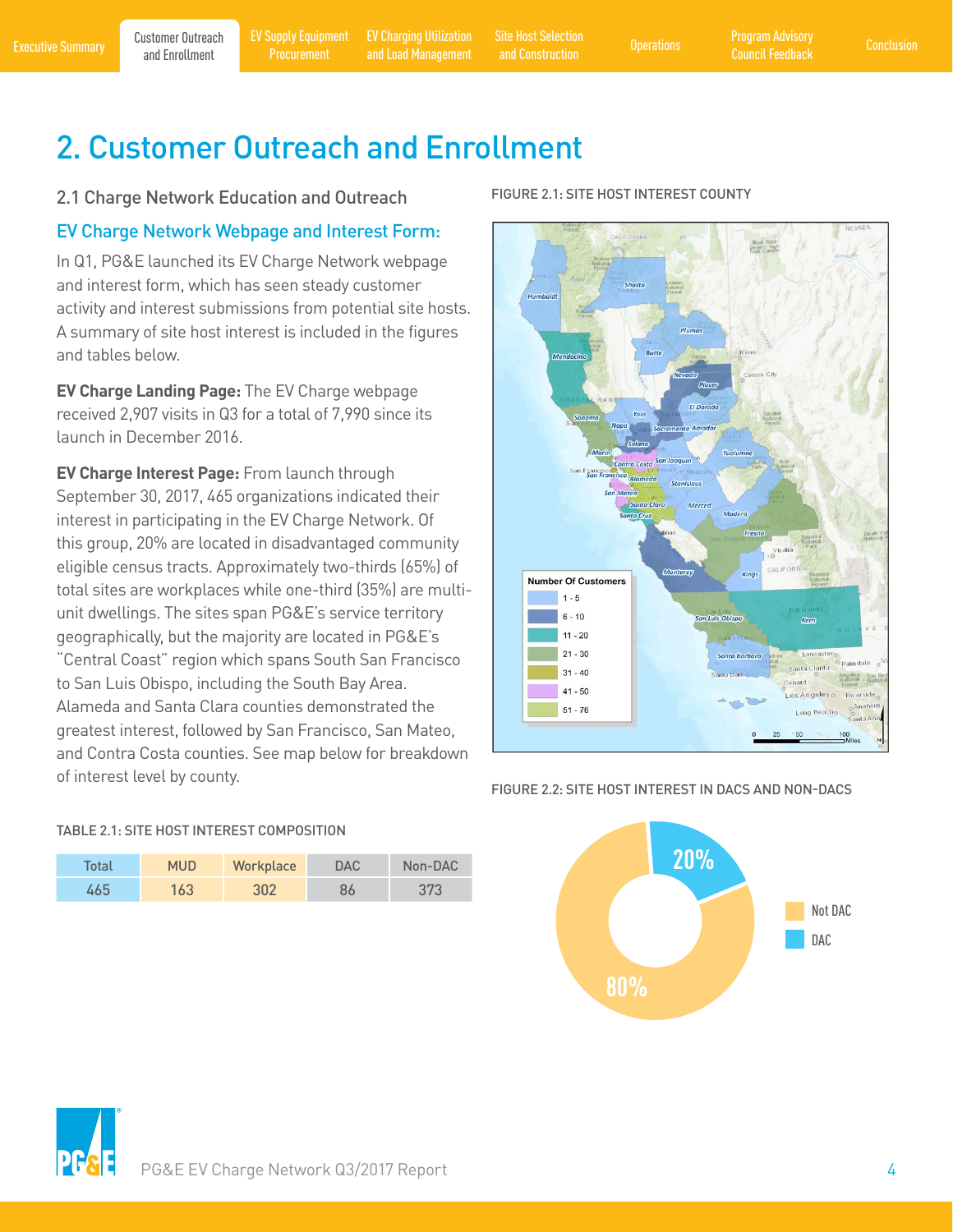and Construction

Though PG&E has not yet formally launched marketing efforts, potential sites have expressed their interest. Of those submissions, customers indicated they heard about the program through:

TABLE 2.3: SITE HOST SOURCE OF PROGRAM KNOWLEDGE

| <b>Other</b>            | 40%        |
|-------------------------|------------|
| <b>PG&amp;E General</b> | 15%        |
| <b>PG&amp;E Website</b> | <b>18%</b> |
| <b>External Group</b>   | 17%        |
| <b>PG&amp;E Rep</b>     | 10%        |

#### 2.2 Community Choice Aggregator Forum

In August 2017 PG&E met with Community Choice Aggregators (CCAs) to share knowledge about EV programs and discuss potential collaboration on the EV Charge Network. CCAs are a key stakeholder group for the program, and effective engagement is essential to the program's success.

Attendees included eight operating and future CCAs serving nearly 1 million customers in nine counties:

- CleanPowerSF
- MCE Clean Energy
- Peninsula Clean Energy
- Redwood Coast Energy Authority
- San José Community Energy
- Silicon Valley Clean Energy
- Sonoma Clean Power
- Valley Clean Energy Alliance

At the forum, PG&E presented an overview of the EV Charge Network, heard from a sample of CCAs who have existing EV offerings, and discussed opportunities for CCAs to collaborate with PG&E on the program. A few examples of existing or planned programs presented by CCAs included a proposed multi-unit dwelling program focused on smaller sites and an existing dealer incentive program. Over time, an opportunity exists for CCAs to design complementary programs to the EV Charge Network program, or become familiar with all programs to present the best fit to interested sites.

A number of productive outcomes and next steps were generated from the forum focused on building partnerships between PG&E and CCAs. CCAs will become a critical resource in reaching potential customers interested in participating in the program. CCAs agreed to help expand PG&E's bandwidth by engaging interested customers, educating customers about the program and eligibility, and working with customers to prequalify sites before applying to the program. PG&E is in the process of developing supporting materials to facilitate informed customer engagement. PG&E will also check in periodically with CCAs to receive any feedback from customers, share lessons learned, and explore opportunities to improve program outreach efforts. CCAs are also active in PAC meetings and activities where they will be able to help provide ongoing support and feedback.

#### 2.3 Third-Party Outreach

A key tactic in promoting the program will be collaborating with third-party partners (including CCAs). This benefits both partners who can use the program to deepen relationships with their customers or constituents, and PG&E as an additional channel to attract program participants.

Third-party partners can include:

- Community Choice Aggregators (CCAs)
- EV service providers, such as charging station vendors

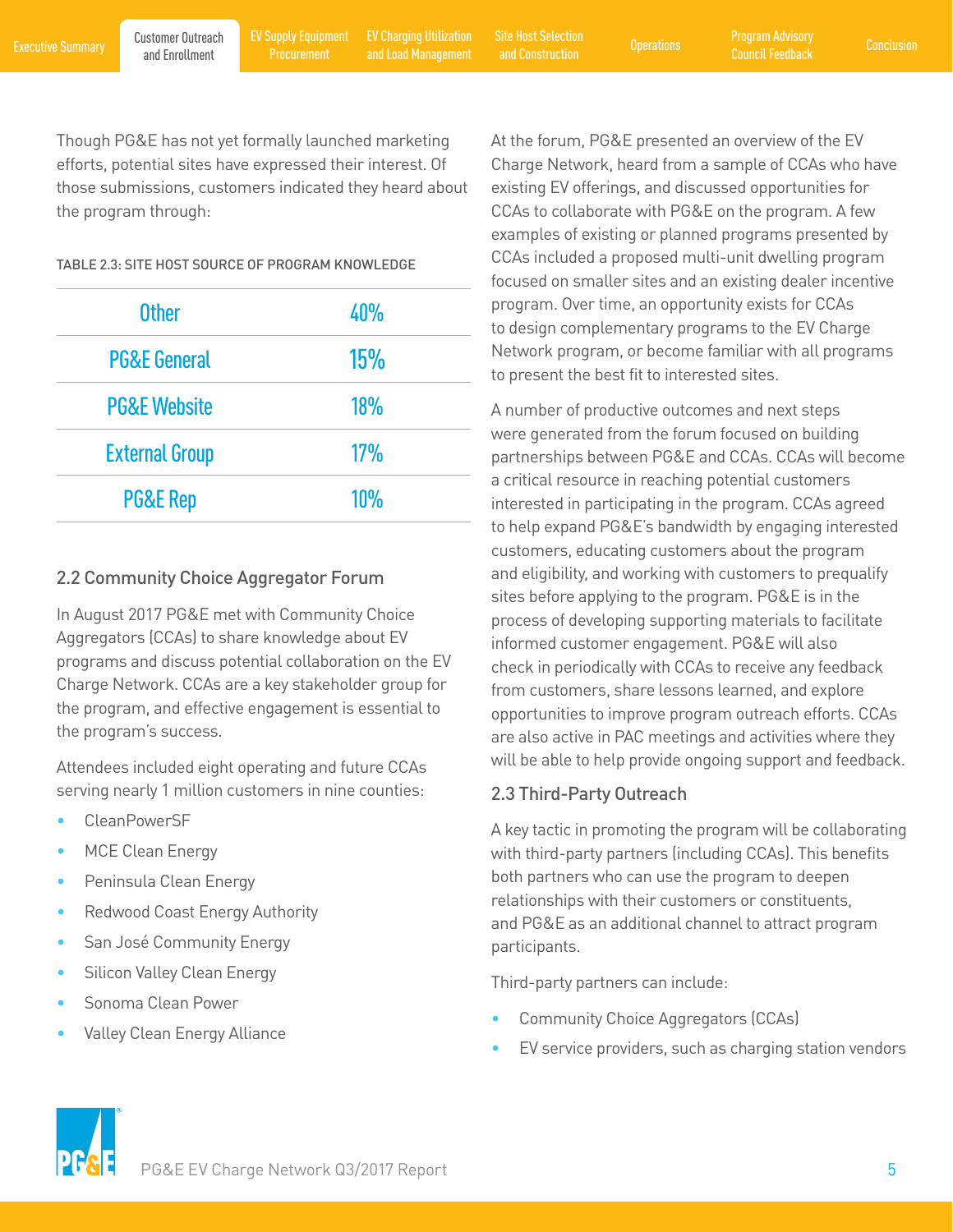- Automakers
- Non-profits
- Trade associations

The proposed structure of third-party partnerships is for partners to help prequalify sites for the program. PG&E will provide a checklist of eligibility criteria, talking points, and supporting material that partners can use in conversations with sites. Partners identify sites based on the criteria, engage them for interest, and encourage sites meeting basic qualification criteria to apply for the program. Over time, feedback flows in both directions as PG&E pursues its own outreach and partners learn from their sites. By keeping communication open, PG&E and partners can adjust their approach to most effectively serve sites over the course of the program.

### 2.4 Disadvantaged Communities Outreach Events

PG&E has not yet engaged in any outreach events or DACtargeted events but we will track their occurrence in this report.

### 2.5 Website

The website (www.pge.com/evcharge) has been developed and is scheduled to deploy in late October. The new website provides detail on program ownership options, costs, and key features, provides additional resources for customers to learn about program participation, details charger vendor options, and includes an online application for customers to apply for the program. Although the program does not officially launch until 2018, PG&E will begin to review applications as soon as they are submitted through the online application portal.

### 2.6 Marketing, Education & Outreach Next Steps

Following the website launch, PG&E will kick off an email campaign to the list of early hand-raisers who previously expressed interest via the online interest form. The email will notify recipients that the application is available, and encourage customers to apply in order to be one of the first sites in line for 2018. Following up on preliminary customer research conducted in Q2, a second round of customer research will take place in late October through early November and will focus on obtaining feedback for customer-facing resources. PG&E will conduct in-person focus groups with businesses and phone interviews with MUD sites as part of this research. This will support PG&E in developing finalized marketing and customer material by the end of 2017.

The RFP process will evaluate competitive price proposals for vendor EVSE packages to be offered under the EV Charge Sponsor option of the program. Vendors for the RFP must meet PG&E's minimum requirements for the RFQ process and will be evaluated on criteria including, but not limited to, price, quality of bid, supplier diversity, environmental commitment, and financial stability. PG&E intends to award a contract to a more limited number of suppliers than those identified in the RFQ.

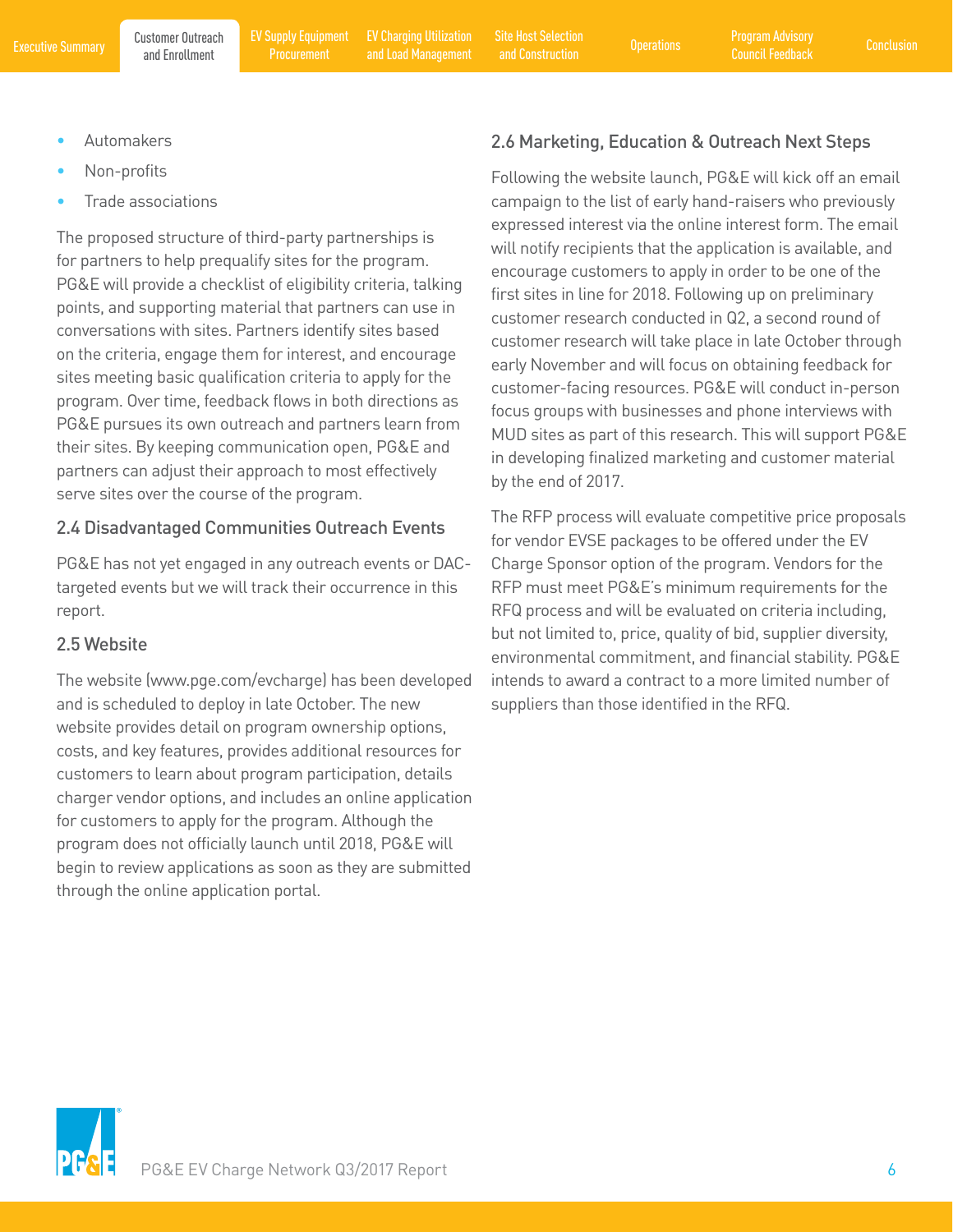Executive Summary Customer Outreach EV Supply Equipment EV Charging Utilization Site Host Selection Operations Program Advisory Conclusion<br>Executive Summary and Enrollment Procurement and Load Management and Construction C EV Charging Utilization

EV Charging Utilization Site Host Selection<br>and Load Management and Construction Construction and Construction

**GREENLOTS** 

KITU

# 3. Electric Vehicle Supply Equipment Procurement

#### 3.1 Procurement Process

PG&E is conducting both a Request for Qualification (RFQ) and Request for Proposal (RFP) process to determine eligible electric vehicle service equipment (EVSE) packages that will be available to customers through the EV Charge Network program. EVSE packages are inclusive of EVSE hardware, software, and network services. The RFQ will identify vendors that offer EVSE packages that meet PG&E's minimum hardware, software, and network requirements. PG&E will not limit the list of vendors; all vendor EVSE packages that meet the minimum requirements will be approved. In addition, suppliers will have the option to qualify EVSE packages every 3 months with quarterly RFQs.

### 3.2 RFQ – EV Charge Owner options

The first RFQ evaluation, conducted in Q2, produced a list of 15 approved vendors. The approved EVSE packages, including hardware, software, and network services will be presented on the website to inform customers of their options, along with vendor contact information for further inquiry.

The following 15 vendors are currently approved for the EV Charge Owner option:

- Andromeda Power LLC
- •**andromeda**

**BTCP**over

 $-charge point.$ 

- BTCPower
- ChargePoint
- EV Box North America
- **EV Connect**
- EVoCharge LLC



EVBOX



- **EVSE LLC**
- **Shell**
- **Greenlots**
- Kitu Systems
- Oxygen Initiative
- Liberty Plug-Ins
- SemaConnect
- **Tellus Power**
- Verdek





### 3.3 RFP – EV Charge Sponsor options

Vendors approved through the first RFQ were eligible for the RFP. The RFP will select vendor(s) for the EV Charge Sponsor portion of the program. Under this option, PG&E may be requested to install, own, and maintain up to 35% (2,625) of the EV charging stations deployed. PGE released the RFP in early September, with submissions due October 9.

The RFP process will evaluate competitive price proposals for vendor EVSE packages to be offered under the EV Charge Sponsor option of the Program. Vendors for the RFP must meet PG&E's minimum requirements for the RFQ process and will be evaluated on criteria including, but not limited to, price, quality of bid, supplier diversity, environmental commitment, and financial stability. PG&E intends to award a contract to a more limited number of suppliers than those identified in the RFQ.

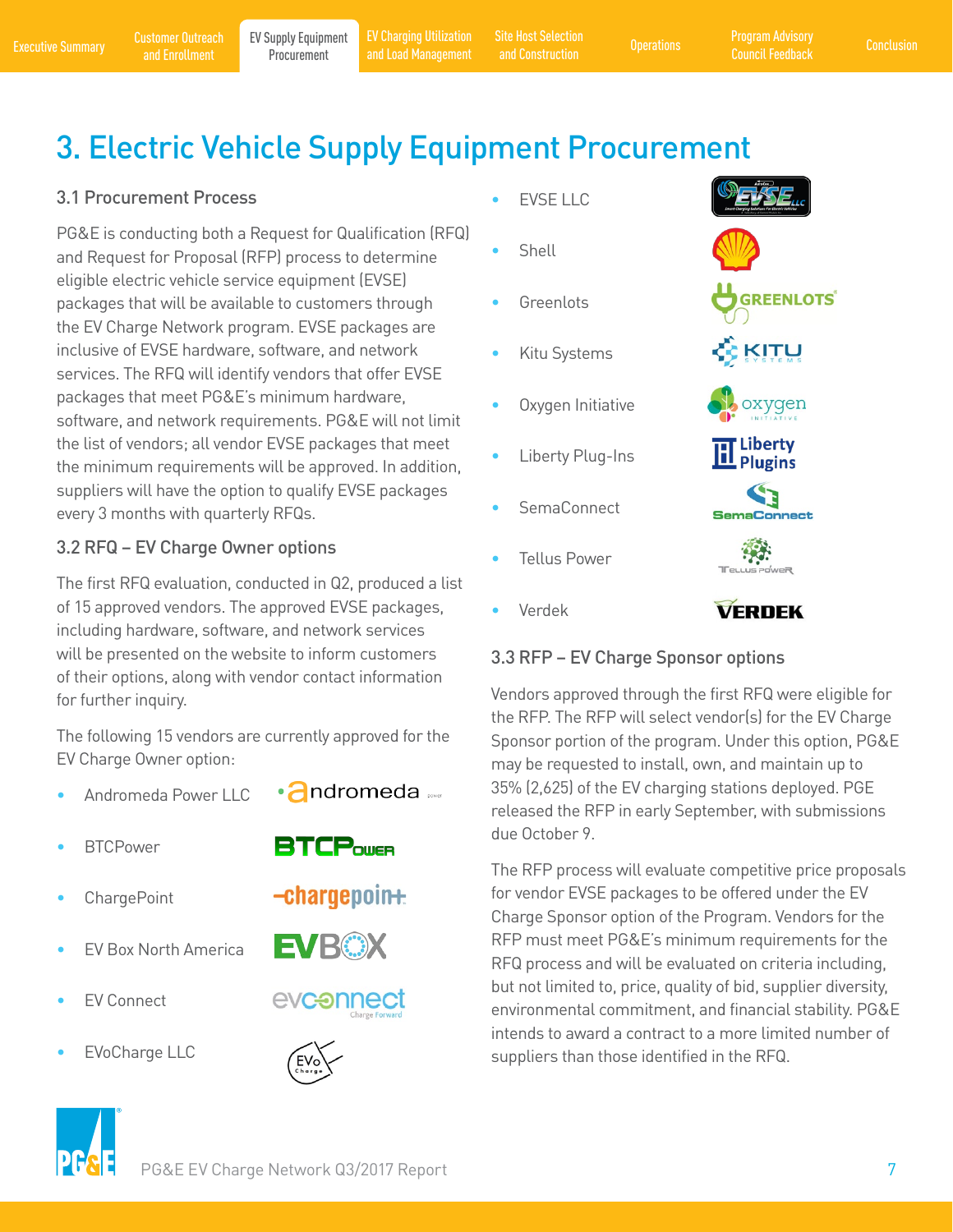and Load Management Operations Site Host Selection and Construction

#### 3.4 Procurement Next Steps

The second round of RFQ submissions are due by October 30. PG&E plans to notify approved RFQ vendors mid-Q4. This process occurs quarterly, allowing for new vendors to participate in the program and new EVSE packages to be considered.

Vendors approved through the first RFQ were eligible for the RFP, opened in Q3 of 2017, which will select vendor(s) for the EV Charge Sponsor portion of the program. The RPF deadline is October 9, and PG&E will evaluate bids and conduct equipment testing as necessary. PG&E plans to notify approved RFP vendors mid-Q4.

### 3.5 Revision of the Base Cost Method

The Commission's Decision (D-16-12-065) established that the participation payment and rebate amounts for program participants will be calculated based on the "base cost" for the EVSEs, which was established as the price of the lowest price qualified EVSE bid selected through the procurement process. PG&E proposed an alternative methodology for determining the base cost due to the wide variations in hardware models and submodels qualified in the first RFQ, as well as the numerous possible configurations for the equipment at a site, since simply selecting the lowest price EVSE model as the base cost would not reflect all necessary equipment to create a functional set of charging ports.

PG&E requested that each qualified vendor submit additional data on a proposed installation of 10 ports, utilizing their equipment in the least-cost configuration. The goal of this request was to allow PG&E to calculate the lowest cost for each vendor on a per port basis that is inclusive of the necessary components for each vendor's unique configuration of 10 ports at a site.

On August 8, 2017, PG&E held a meeting with the nonmarket participant members of the program Advisory Council to discuss the base cost analysis. On August 23, 2017, PG&E filed Advice 5131-E to propose an alternative method of calculating the base cost based on the additional vendor information. PG&E proposed that the base cost be determined as the median of all the leastcost configurations from all qualified vendors, resulting in a proposed base cost of \$2,300. PG&E recommended the use of the median due to a clear clustering of least-cost configuration prices around \$2,300 per port. The median allows for a base cost that is better suited to reflect the wide range of configurations and models available in the EVSE market, and allows for greater customer access to varying configurations.

This method also includes the following protection measures. The rebate will be capped to ensure that the rebate will never exceed the cost of the EV charging equipment. PG&E also established an annual review process. As described in the Advice Letter, any new EVSE models and configurations qualified through the RFQ will be evaluated annually, and the base cost will be modified if any new qualified models would result in a material change of 25 percent to the base cost. This provides a measure to modify the base cost as the market changes.

The Commission has not yet released a final decision on the base cost amount and methodology.

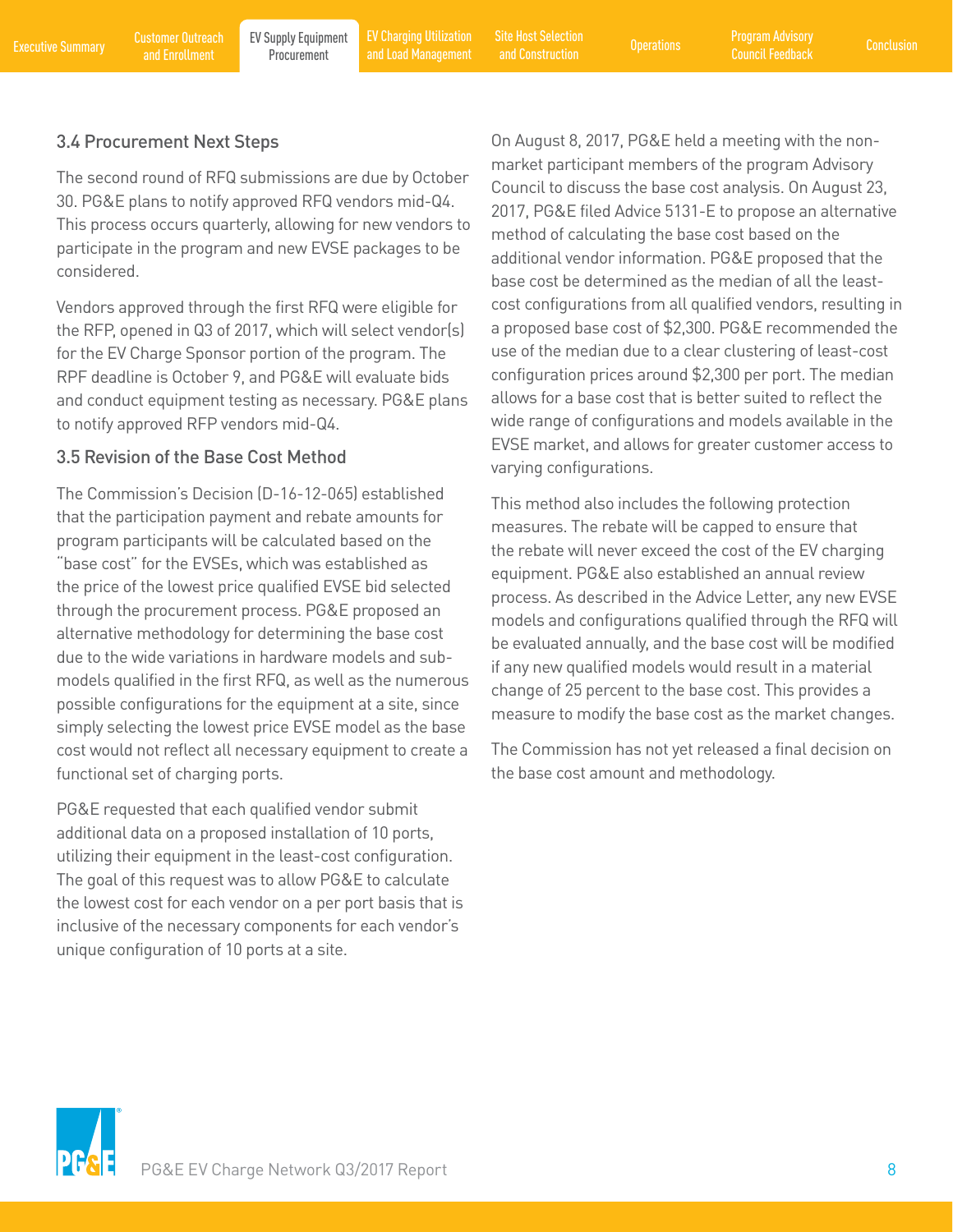# 4. Electric Vehicle Charging Utilization and Load Management

#### 4.1 Overview of Utilization and Load Management

Once the first charging stations in the EV Charge Network are operational, PG&E will summarize utilization and load management data and observations. Data will include items such as utilization rate by site and charger type, charger uptime, pricing, and charging load profiles. Additional data and metrics will be reported in the Appendix.

At this time, PG&E does not have any installed EV charging stations, and therefore, does not have any utilization or load management data to report.

#### 4.2 Development of Load Management Plan Guidelines

PG&E continues to develop the framework and guidelines for the load management plans that program participants will need to provide if they decide to create their own pricing structure for drivers. In Q3, PG&E reviewed the feedback received from the PAC members and qualified vendors on potential load management frameworks and strategies.

PAC members and qualified vendors generally agreed with the goals that PG&E outlined for load management plans: to provide **grid benefits** by integrating variable renewable resources and supporting the electric distribution system; to provide **customer benefits** by supporting customer choice and enabling fuel cost savings; and to provide **innovation benefits** by encouraging innovations in the EV charging market and informing future development of vehicle-grid integration. In general, commenters expressed that a unique framework for load management plans is necessary, instead of utilizing existing Demand Response programs. Commenters noted that a new

framework specific for the EV Charge Network should include shorter event times, site host flexibility, and sufficient incentives and/or penalties.

PG&E presented the above feedback at the Q3 Program Advisory Council meeting on October 13, 2017. Based on the feedback received, PG&E plans to develop a new framework for the EV Charge Network's load management plans. PG&E is currently evaluating the implementation details of a new program, and plans to present its load management proposal to the Program Advisory Council at the Q4 meeting.

#### 4.3 Utilization Data from Suppliers

PG&E is currently finalizing and testing its systems to collect data from all sites in the EV Charge Network. In a meeting on June 27, 2017 with suppliers that passed the initial stages of the RFQ, PG&E requested sample data from each supplier to confirm that the supplier will be able to provide the required data elements. PG&E reviewed each supplier's sample data file and provided feedback on any errors to help prepare suppliers for sending data through PG&E's platform.

On September 13, 2017, PG&E held another conference call with all qualified suppliers and reviewed the specifics of PG&E's platform, the timelines for providing data, and the process for testing each supplier's ability to send data. All suppliers will be tested to ensure that they can meet the data reporting requirements. PG&E recently started the testing process, and plans to complete testing by early 2018.

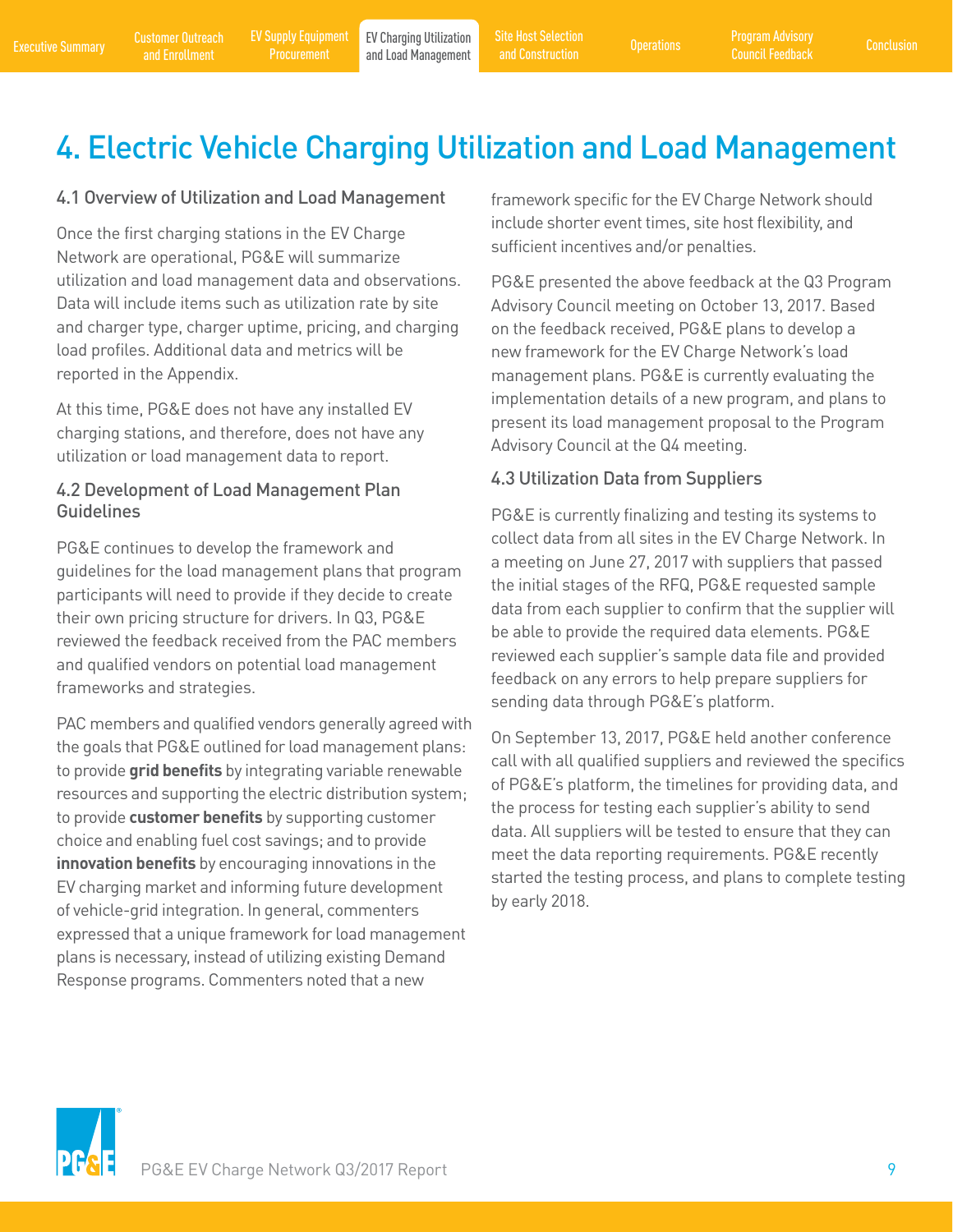Customer Outreach

**Procurement** 

Executive Summary and Enrollment EV Supply Equipment EV Charging Utilization Site Host Selection Proprations Program Advisory<br>Executive Summary and Enrollment Procurement and Load Management and Construction Council Feedba EV Charging Utilization EV Charging Utilization Site Host Selection<br>and Load Management and Construction Operations

and Construction

# 5. Site Host Selection and Construction

#### 5.1 Summary of Trial Sites

In PG&E's effort to install a number of trial sites in 2017, 54 locations were identified as likely trial sites. Of these sites, 56% (30) are workplaces, 44% (24) are multi-unit dwellings, and 17% (9) are in disadvantaged communities. After reviewing these initial sites for viability, 37 of these sites were waitlisted or cancelled due to a range of issues, such as high estimated project costs, insufficient electric service capacity, ownership option preferences, and delay in reviewing participation documents. By the end of Q3, 15 confirmed sites were in final design, of which two sites had agreed to and signed the program terms and conditions. See the map below for the approximate trial site locations.

#### FIGURE 5.1: EV CHARGE NETWORK SITE LOCATIONS



#### 5.2 Trial Site Challenges

As mentioned above, PG&E encountered new challenges with trial site implementation in Q3. These unforeseen challenges posed time delays in moving these sites through to construction by the end of 2017. However, this provided valuable learning outcomes that will help to streamline these processes once the program formally launches. PG&E is postponing construction of any sites until Q1 2018, giving time to improve internal program implementation processes and ensure a smooth and efficient launch. The section below describes the two biggest challenges faced during the trial site process.

### Complexity of program terms and conditions

The length and complexity of the program terms and conditions presents a challenge to finalizing site host participation. As described above, PG&E and program participants spent considerable time negotiating terms and conditions. The process of adjusting terms and conditions on a site-by-site basis held up promising sites for extended periods of time, and cost PG&E time and resources. To expedite the signing process, the terms and conditions are being shortened, and applicants will be required to agree to and sign the document before completing an online application.

#### High interest in EV Charge Sponsor option

Many trial site hosts (mainly MUDs) are interested in the EV Charge Sponsor option but are reluctant to sign on until EV Charge Sponsor equipment solicitation has been completed. Site hosts want to know what charging station equipment is available so that they can gain a sense of potential program costs based on EVSE package options. Site Hosts are specifically concerned with the amount of the one-time participation payment which will be calculated from the base cost as well as the cost of the selected charger (3). Sites interested in the EV Charge Sponsor option of the program are being waitlisted until the RFP is finalized.

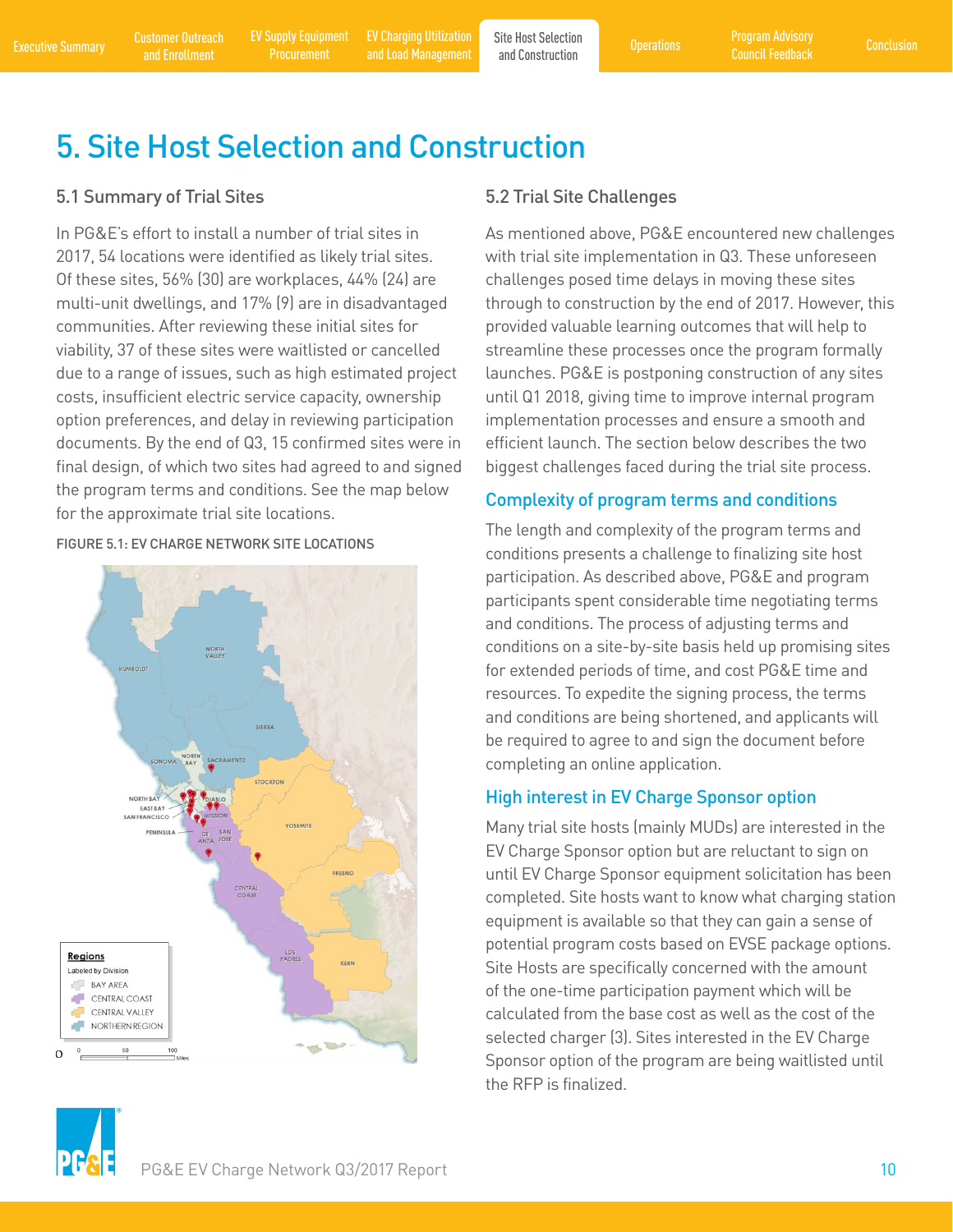Executive Summary and Enrollment EV Supply Equipment EV Charging Utilization Site Host Selection Proprations Program Advisory<br>Executive Summary and Enrollment Procurement and Load Management and Construction Council Feedba EV Charging Utilization EV Charging Utilization Site Host Selection<br>and Load Management and Construction

and Construction

### 5.3 Updated Construction Schedule

The initial cost estimates received for performing to-themeter (TtM) and behind-the-meter (BtM) construction were higher than expected for trial sites. In an effort to reduce costs and improve construction efficiency, PG&E will release an Engineer Procure Construct (EPC) RFP in November which will establish PG&E's contracting strategy for EV Charge Network design review and site construction. Establishing a streamlined contracting strategy will allow PG&E to receive more competitive pricing and coordinate EV charging station installations by geography.

In the interest of efficiency and smooth implementation, PG&E is delaying construction until Q1 of 2018. This will allow time to focus on generating a pipeline of construction-ready sites that meet the program's minimum qualifications and have agreed to the terms and conditions. During this time, PG&E will also focus on bundling site installations over a shorter time period by grouping construction schedules by site location. Key milestones to construction include:

- Finalize terms and conditions
- Launch application website portal to attract qualified sites
- Begin customer outreach to grow interest in the program
- Conduct internal desktop reviews of applicants to evaluate design and economic viability of the site
- Complete EPC and EVSE RFPs to support the program build

#### 5.4 Selection of Construction Providers

PG&E is conducting both a Request for Information (RFI) and RFP process to determine eligible suppliers to for EPC service work. A Contract Opportunity Announcement (COA) was released September 11, 2017 that provided a description of the procurement process and outlined the EPC services for the program.

The EPC RFI was released on September 25, 2017. The RFP process will be open to suppliers meeting qualification criteria under the RFI process. The RFP process is designed to receive competitive price proposals for supplier EPC services. Criteria will include, but are not limited to price, quality of bid, safety, supplier diversity, environmental commitment and financial stability. PG&E intends to award a contract to a more limited number of suppliers than those qualified through the RFI. In addition, PG&E will also take into account responses to interviews (if necessary) and ability to perform the services to PG&E's satisfaction. The expected RFP release date is November 2017.



<sup>3.</sup> Participation Payments for MUDs in DACs are calculated as follows: Base Cost-Selected Charger Cost. Participation Payments for MUDs in non-DAC and workplaces in DAC are calculated as follows: .5\*Base Cost+(Base Cost-Selected Charger Cost).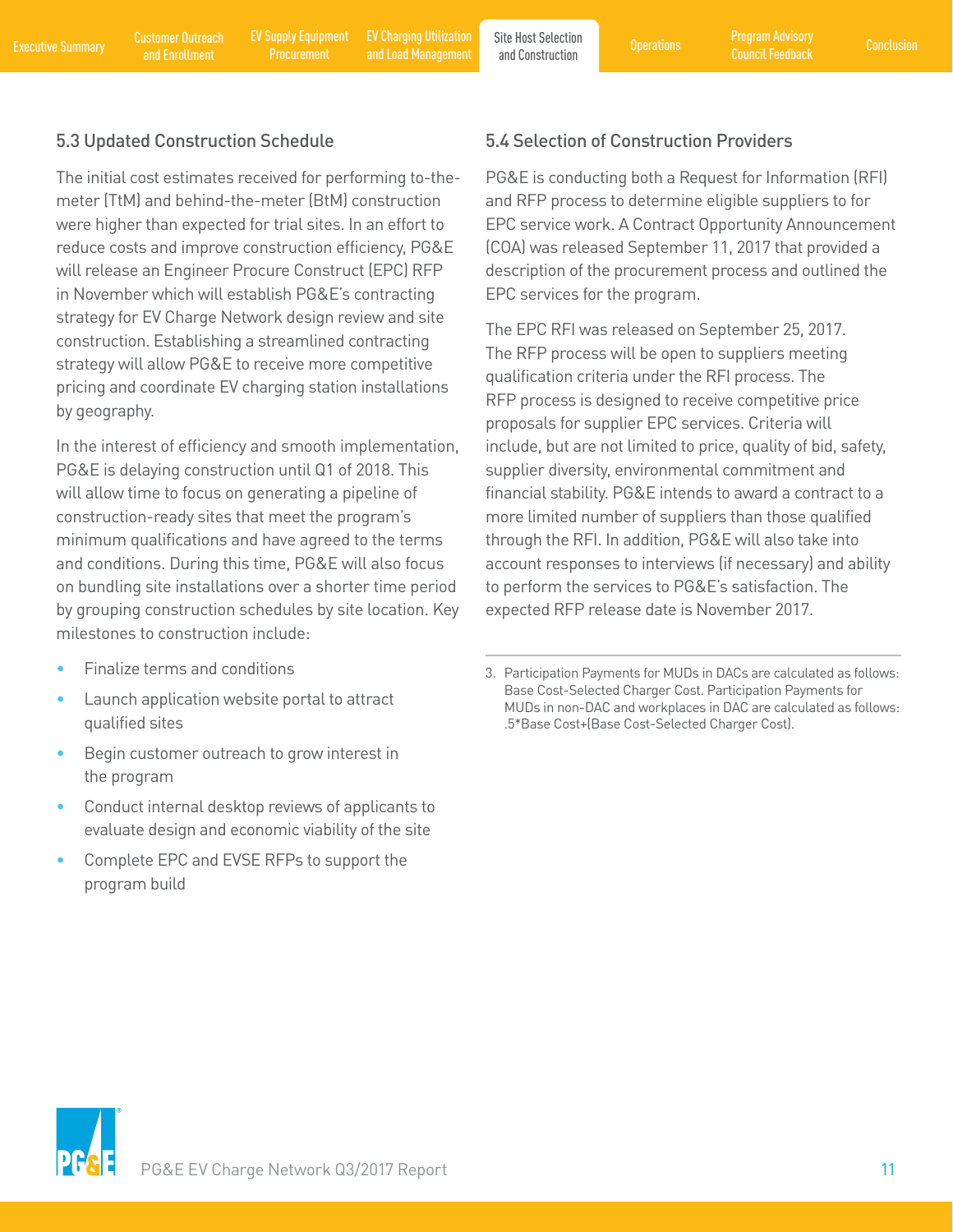and Construction

# 6. Operations

PG&E is still in the pre-launch phase of its EV Charge Network operations and therefore does not have data to report at this time. This section of the report provides an outline of the operational metrics that will be reported starting in Q1 of 2018.

### 6.1 Charge Network Program Operations

Interested site hosts will be guided through six steps to participate in the EV Charge Program:

- **1. Info & Application:** Site hosts express their interest and apply online at www.pge.com/evcharge.
- **2. Approval:** PG&E reviews the site and determines eligibility for the program.
- **3. Design and Contracting:** If the site is selected, PG&E will create a preliminary design which is shared with the site host who then selects their equipment for the project and the ownership model (EV Charge Owner or EV Charge Sponsor).
- **4. Final approvals:** If the site host approves the designs, they will sign their approval, the easement for PG&E to access their property, and the participation agreement.
- **5. Activation:** Once construction is complete, the charger receives electricity, and an inspection occurs. Then PG&E will issue rebates or collect participation payments depending on the ownership model selected by the site host.



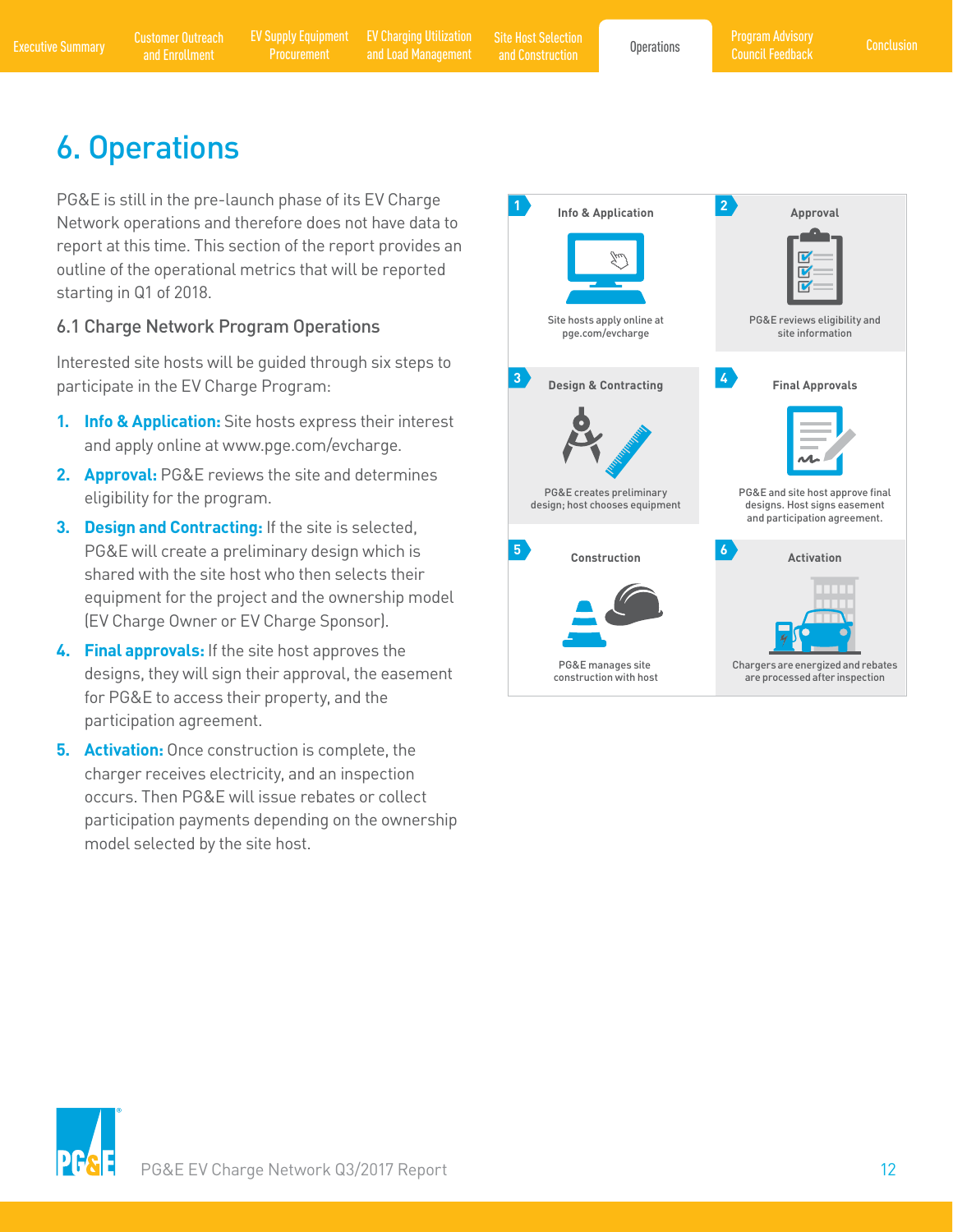### 6.2 Status Update

Through the end of Q3 2017, PG&E actively reviewed the 465 interest statements received from prospective program participants and determined their eligibility in the program on a rolling basis. As PG&E approves sites, performs design and contracting, and completes additional operations steps, we will track and report on the number of sites at each stage. As data is made available, PG&E will report on:

- Average installation costs (per port)
- Actual and projected installation costs
- Actual and projected infrastructure costs
- Explanation of any significant differences between projections and actuals
- Review of cost drivers and remedy actions as needed
- Total estimated pilot costs and remaining budget

#### 6.3 Operational Metrics for Quarter

As data is made available, we intend to provide the following metrics:

- Total number of applications received
- Number of approved and confirmed sites
- Number of applicants rejected
- Number of applicants withdrawn

### 6.4 Costs

As data is made available, we intend to provide the following metrics:

- Total pilot costs
- Average cost per site (EV Charge Owner)
- Average cost per port (EV Charge Owner)
- Average cost per site (EV Charge Sponsor)
- Average cost per port (EV Charge Sponsor)

### 6.5 Installation Process Time

As data is made available, we intend to provide the following metrics:

- Average time for each installation step
- Average total installation time

#### 6.6 Charging station request

As data is made available, we intend to provide the following metrics:

- Number of charge ports requested
- Number of total charge ports approved
- Average number of charge ports approved per site

### 6.7 Supplier Diversity

PG&E is committed to diversity in the workplace and with the companies with which we do business. Our Supplier Diversity program provides vital opportunities for businesses owned by women, minorities, servicedisabled veterans and lesbian, gay, bisexual and transgender (LGBT) individuals. Supplier diversity will be scored as part of the RFQ and RFP process for the EV Charge Program and will be incorporated in any contracts for services as part of this program.

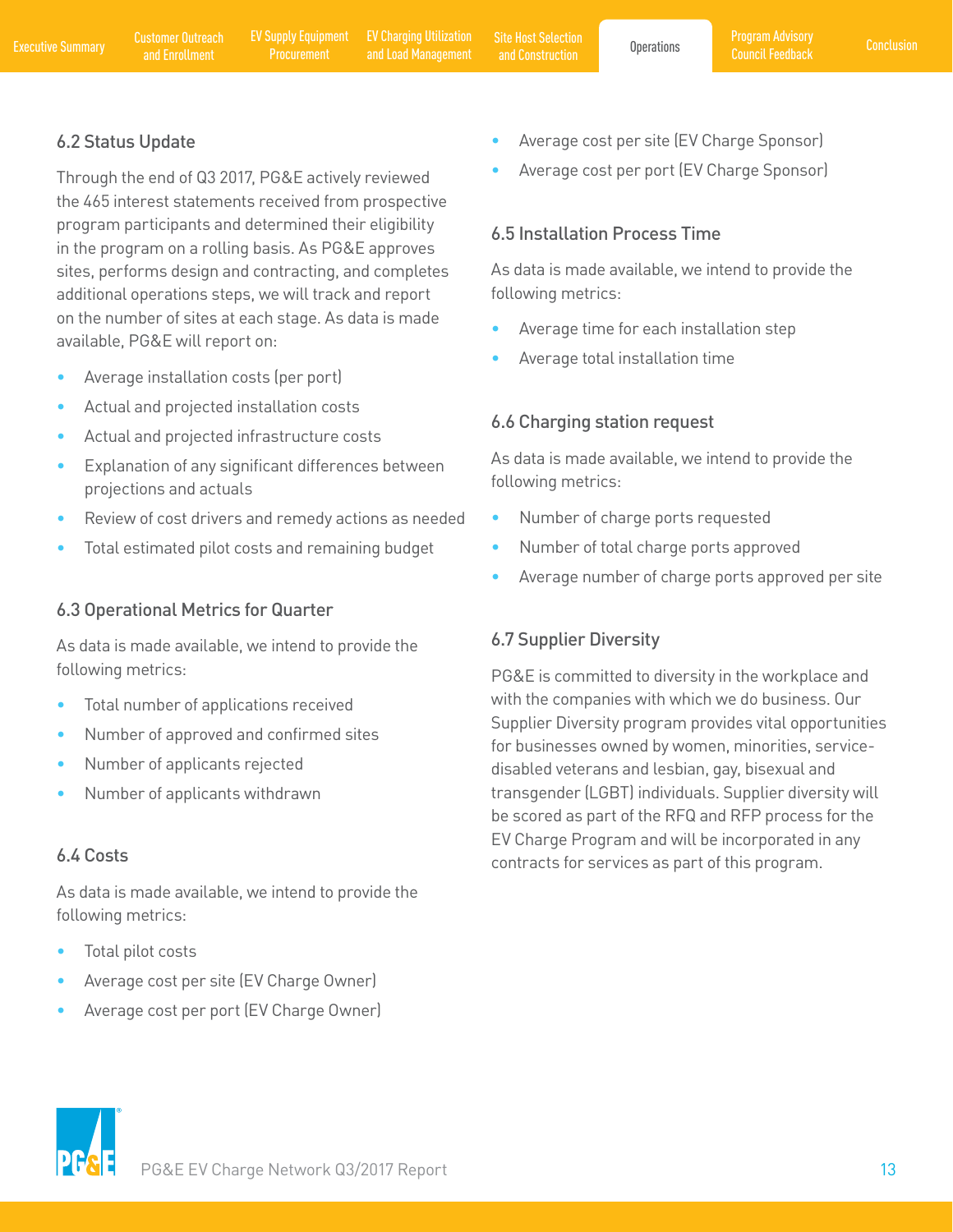Executive Summary Customer Outreach EV Supply Equipment EV Charging Utilization Site Host Selection Operations Program Advisory Conclusion<br>Council Feedback and Enrollment Procurement and Load Management and Construction Co EV Charging Utilization EV Charging Utilization Site Host Selection<br>and Load Management and Construction Construction

and Construction

# 7. Program Advisory Council Feedback

The third PAC meeting was held on October 13th and included a diverse group of stakeholders. Twenty-five organizations attended including representatives from the EV charging station industry, non-profits, government entities and community choice aggregators. The table below describes the distribution of the stakeholders present at the meeting.

#### TABLE 6.1 – DISTRIBUTION OF PG&E PAC MEMBERS

| <b>ORGANIZATION TYPE</b>                  | <b>NUMBER OF CONTACTS</b> |
|-------------------------------------------|---------------------------|
| <b>Electric Vehicle Service Providers</b> | 11                        |
| <b>Non Profit</b>                         | 2                         |
| Government                                | 3                         |
| CCA                                       | 5                         |
| <b>Industry Group</b>                     | 3                         |
| <b>Installer</b>                          |                           |
| <b>TOTAL</b>                              | 25                        |
|                                           |                           |

PAC members were active in discussions and comments throughout the meeting. Overall most questions and comments sought clarification of information presented. Conversation focused on how to communicate cost of installation, ownership and electricity to site hosts. Questions involved issues related to ADA compliance and the trial site process.

PG&E captured stakeholder comments during the meeting and also collected feedback by email submission after the meeting. Feedback was organized into the following categories: Marketing, Education, and Outreach; Site Selection and Construction; Procurement; and Load Management. PG&E has provided responses to the questions and comments in the Appendix.

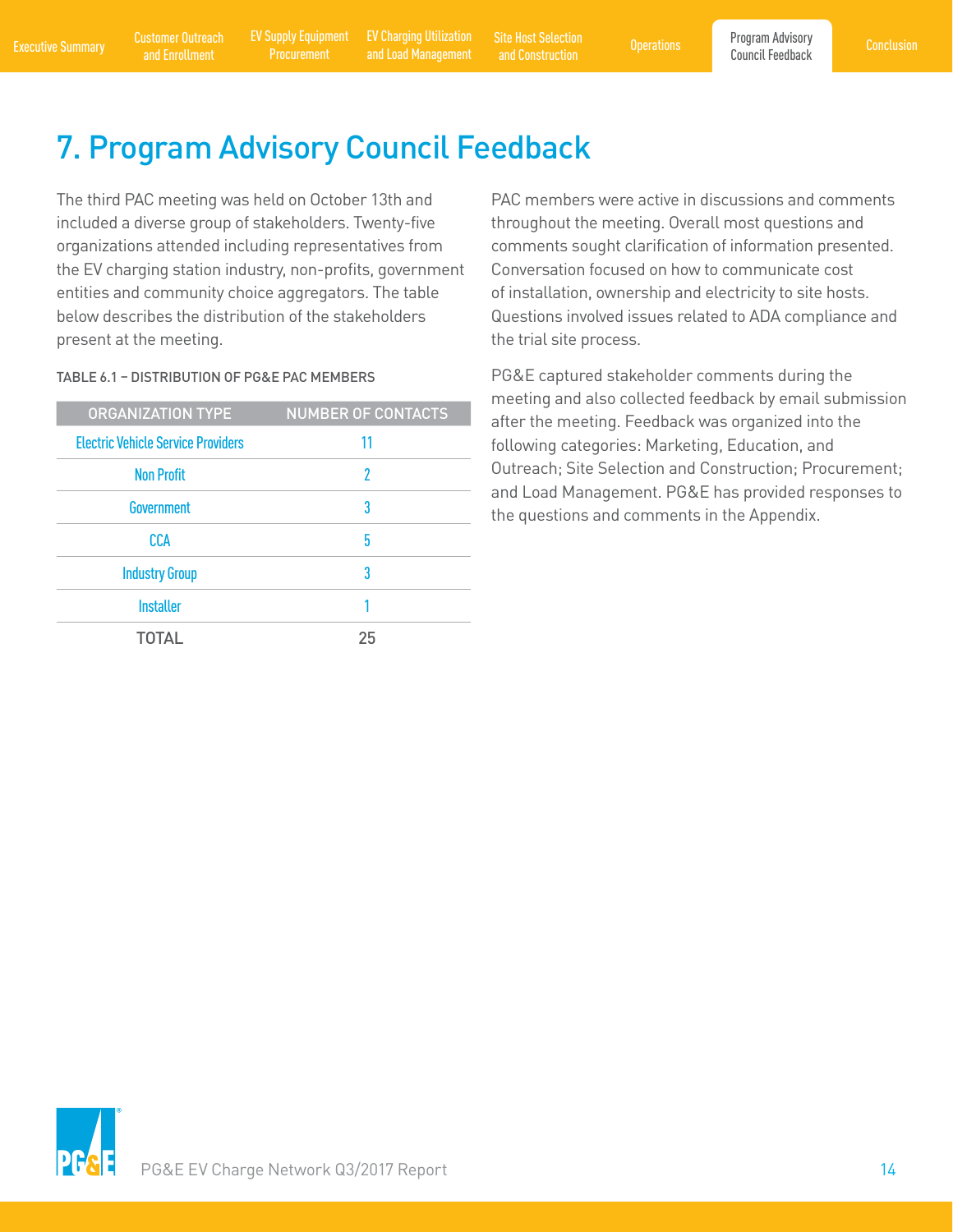Program Advisory Council Feedback

# 8. Conclusion

In the third quarter of the EV Charge Network program, PG&E continued to receive a high level of interest registrations from potential sites within its service territory, despite minimal marketing, education and outreach efforts. PG&E actively engaged with potential trial sites and by the end of the third quarter, 15 trial sites progressed to the plan and design phase of program implementation. PG&E issued its second RFQ and shared vendor information with trial sites. The RFP was issued in early September and will close the RFP in early October.

PG&E will continue to develop and implement standard procedures to ensure smooth customer engagement and efficient siting processes beginning in 2018. In Q4, PG&E will build from lessons learned and feedback received thus far to confirm internal logistical processes in preparation for full scale program launch in 2018. These open items to be completed in Q4 before program launch include: launching the program website; finalizing the program terms and conditions; confirming the base cost; and establishing load management plan guidance. As the online application goes live in Q4, and formal marketing efforts begin, PG&E will have the opportunity to learn from and refine customer engagement strategy through targeted outreach and education.

PG&E values the feedback and input stakeholders have provided through the Program Advisory Council meetings, and looks forward to continued collaboration with participants.

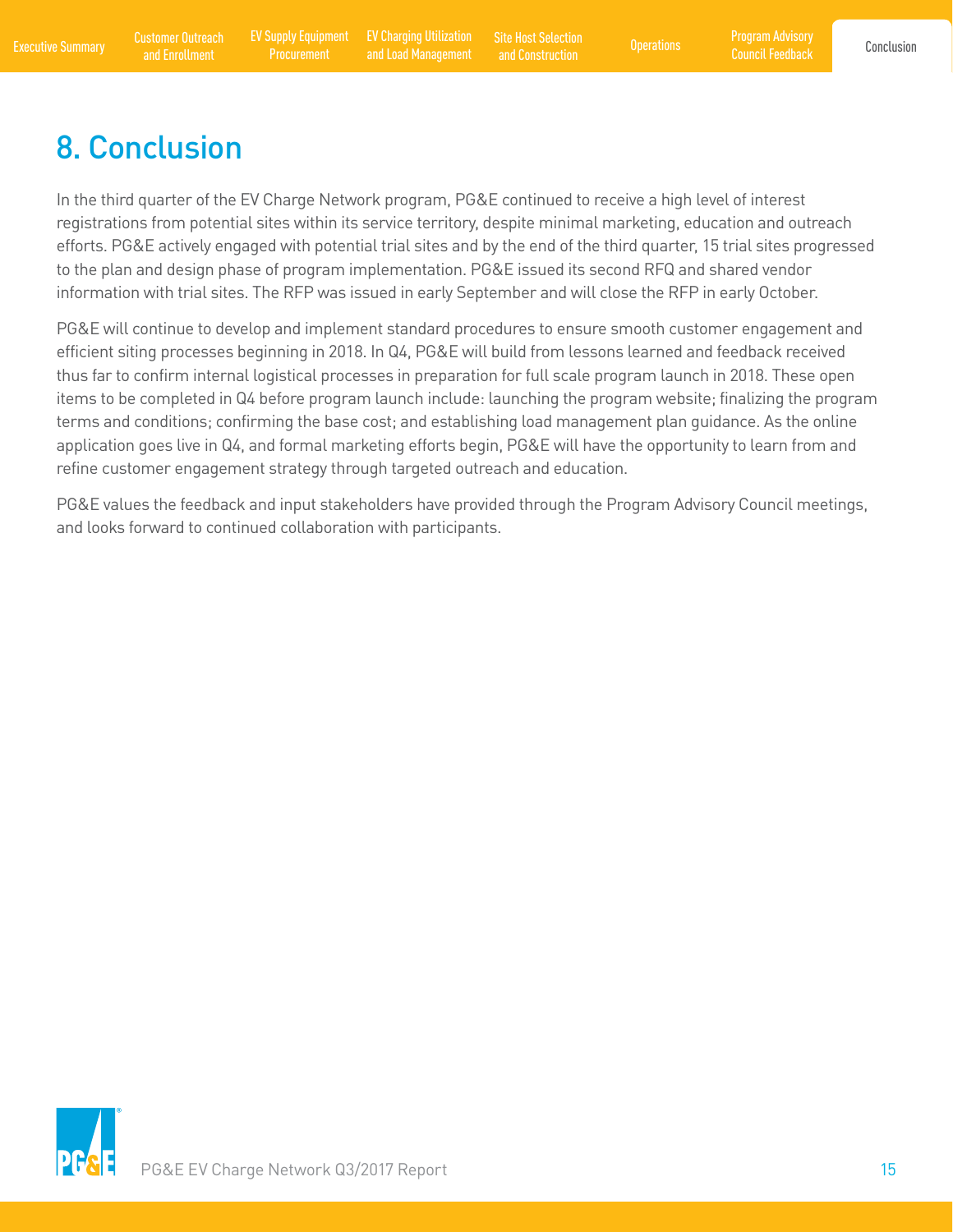# 9. Appendix

# 9.1 Summary of Program Advisory Council Comments and PG&E Response

The following PAC members provided comments during or after the meeting:

| PAC MEMBER NAME          | PAC MEMBER ORGANIZATION                         |
|--------------------------|-------------------------------------------------|
| Noel Crisostomo          | California Energy Commission                    |
| Audrey Neuman            | California Public Utilities Commission          |
| Newonda Nichols          | ChargePoint                                     |
| <b>Stacey Reineccius</b> | Powertree                                       |
| Steve Bloch              | <b>EV Connect</b>                               |
| Jessica Leader           | FreeWire Technologies                           |
| Mila Buckner             | Coalition of California Utility Employees (CUE) |
| Tom Ashley               | Greenlots                                       |
| Junaid Faruq             | Tesla                                           |
| Phil Villagomez          | Shell                                           |
| Paul Liotsakis           | Marin Clean Energy                              |
| John Supp                | Silicon Valley Clean Energy                     |
| Eric Borden              | The Utility Reform Network                      |
| Beau Whiteman            | <b>Tesla Motors</b>                             |
| Joel Espino              | The Greenlining Institute                       |
| Eric Borden              | The Utility Reform Network                      |
|                          |                                                 |

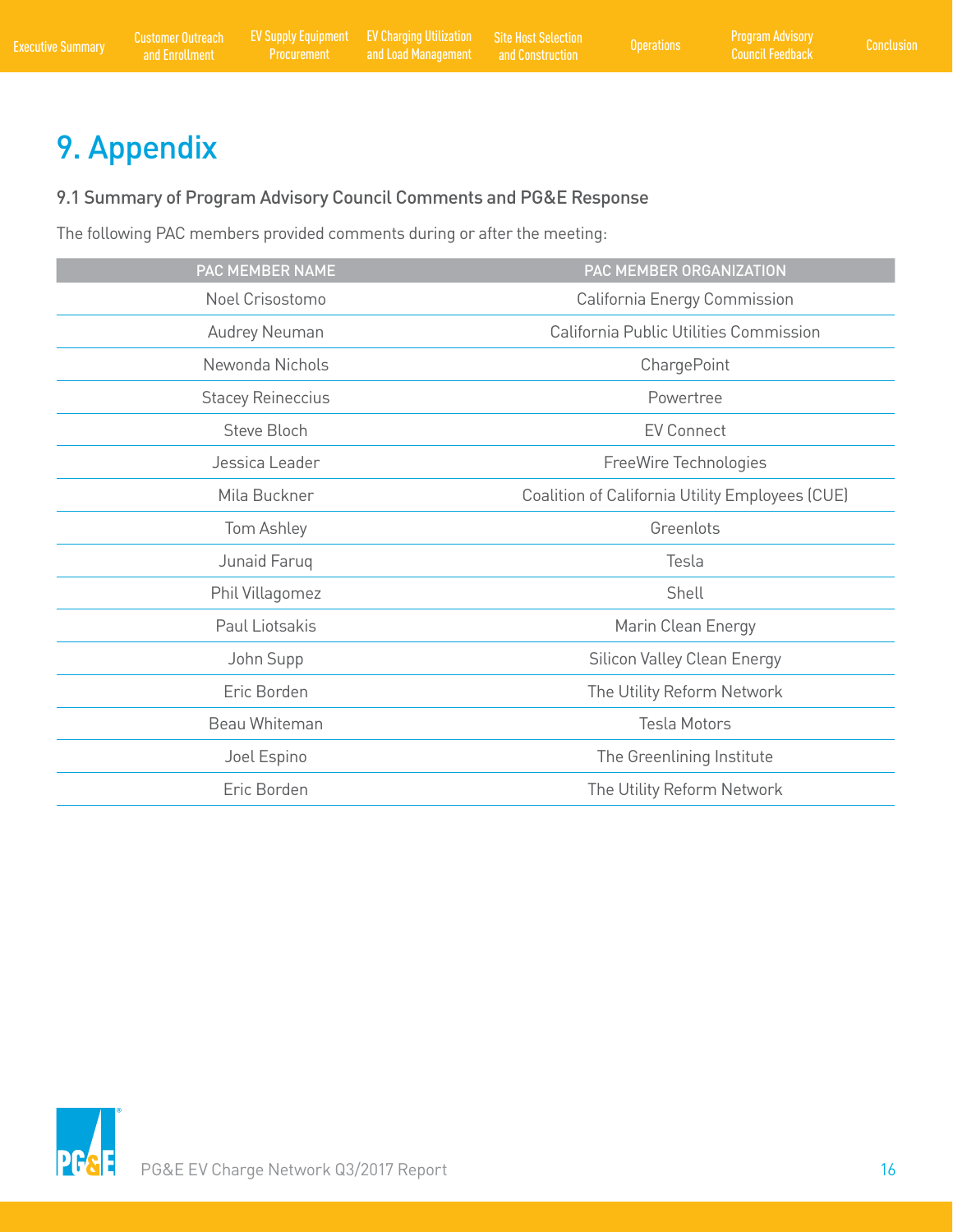# 9.2 Direct Program Advisory Comments

The table below describes the comments received from PAC members and PG&E's response.

## 1. Marketing, Education and Outreach

| <b>COMMENT</b>                                          | <b>RESPONSE</b>                                                                                                                                                                                                                                                                                                                                                                         |
|---------------------------------------------------------|-----------------------------------------------------------------------------------------------------------------------------------------------------------------------------------------------------------------------------------------------------------------------------------------------------------------------------------------------------------------------------------------|
| If customers do not qualify for the EVCN Program, does  | PG&E will respect customer confidentiality and does                                                                                                                                                                                                                                                                                                                                     |
| PG&E have a process to monitor what other programs      | not plan to monitor customers who are not eligible                                                                                                                                                                                                                                                                                                                                      |
| these customers utilize?                                | for the EVCN.                                                                                                                                                                                                                                                                                                                                                                           |
| Is there a way to provide customers a resource to point | Yes, this is something PG&E is currently considering.                                                                                                                                                                                                                                                                                                                                   |
| them towards other incentives to help out in providing  | This is also a resource that could be developed and                                                                                                                                                                                                                                                                                                                                     |
| alternative programs or incentives?                     | made publicly available by a state agency.                                                                                                                                                                                                                                                                                                                                              |
| What variables will be included in the cost calculator? | The cost calculator will be an enhancement to the<br>website which will provide a high level cost estimate<br>for interested program participants. Inputs include<br>number of ports and ownership options, with the<br>intention of providing the customer with an estimated<br>rebate or participation payment amount, and an<br>estimate of total upfront and ongoing project costs. |

### 2. Site Selection and Construction

| <b>COMMENT</b>                                                                                                                                                    | <b>RESPONSE</b>                                                                                                                                                                                                                                                                                                                 |
|-------------------------------------------------------------------------------------------------------------------------------------------------------------------|---------------------------------------------------------------------------------------------------------------------------------------------------------------------------------------------------------------------------------------------------------------------------------------------------------------------------------|
| Of the confirmed sites so far, how many are MUD,<br>how many are DAC?                                                                                             | We have received interest from a mix of sites.<br>Of the 15 potential sites, 4 are in disadvantaged<br>communities, and 6 are MUD sites.                                                                                                                                                                                        |
| Do you have more information on the character/type of<br>buildings that are coming through as confirmed sites?<br>Which types of sites are successful?            | We have seen a range of property types expressing<br>interest. We cannot say at this point which types of<br>buildings make a successful EV Charge Network site.                                                                                                                                                                |
| Where exactly are these potential sites located in<br>the Central Coast region? It would be helpful to<br>subcategorize regions for more detailed site locations. | Santa Cruz, Sunnyvale. We will look into breaking<br>down regional categorizations further. (See Section<br>5 for a map of trial sites and Section 2 for a map of<br>interest by county from online interest form).                                                                                                             |
| How are customers who have expressed interest<br>referred to the program?                                                                                         | Sites are coming to us from a mix of channels, as we<br>have not yet formally begun marketing the program.<br>Most have been organic leads. Other sources of<br>interest include word of mouth, CCA referrals, PG&E<br>reps or website. As formal marketing campaigns<br>begin, we will have more detailed information on this. |

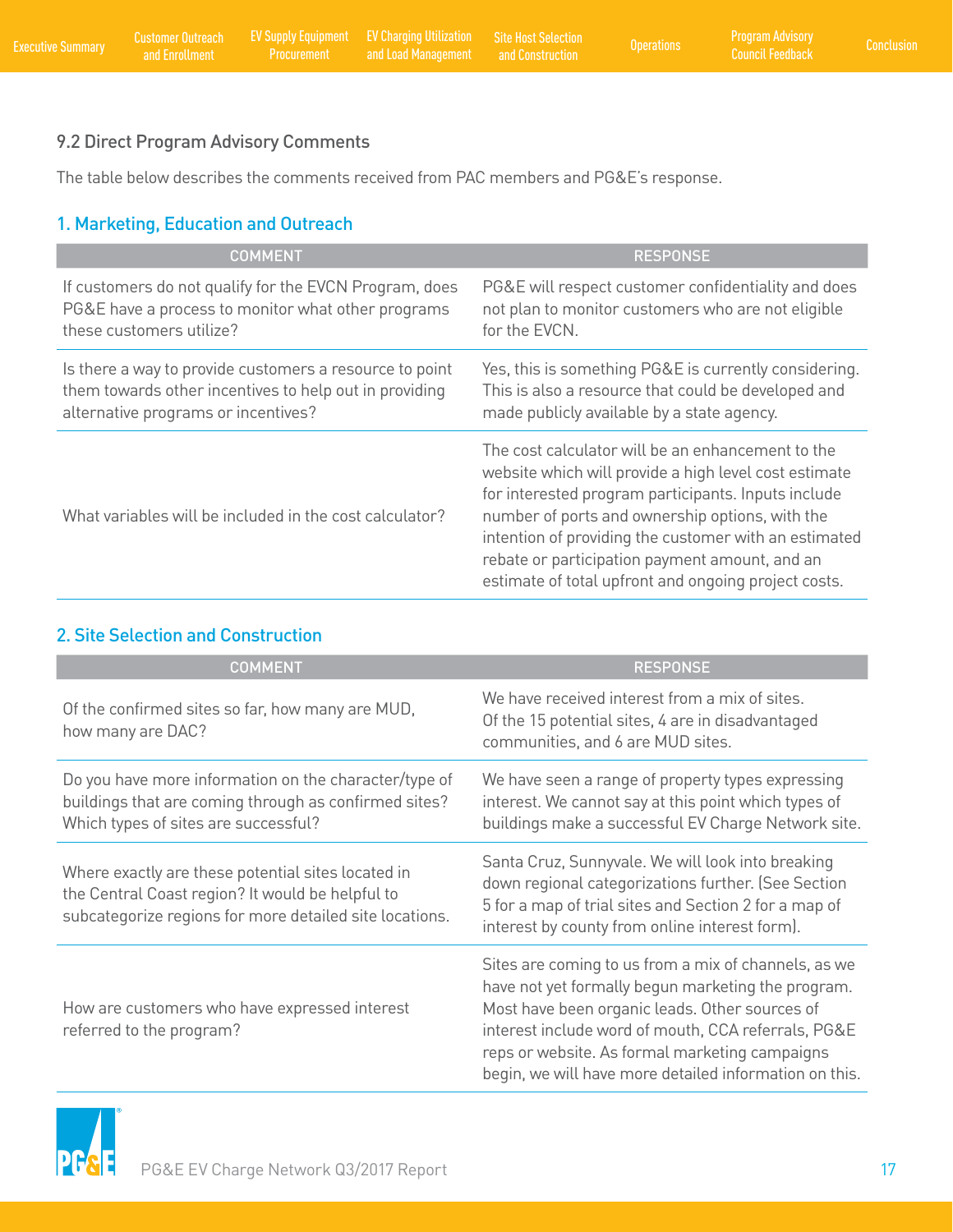| <b>COMMENT</b>                                                                                                                              | <b>RESPONSE</b>                                                                                                                                                                                                                                                                                                             |
|---------------------------------------------------------------------------------------------------------------------------------------------|-----------------------------------------------------------------------------------------------------------------------------------------------------------------------------------------------------------------------------------------------------------------------------------------------------------------------------|
| How important is co-location in siting chargers?                                                                                            | We are trying to co-locate chargers onsite when<br>possible to keep additional infrastructure build out<br>costs to a minimum. ADA spaces pose a challenge<br>for co-locating and may be cause for a dispersed<br>charger layout.                                                                                           |
| Why have trial sites so far opted for the EV Charge<br>Owner option?                                                                        | Since the RFP has yet to be finalized, there is<br>uncertainty surrounding charger options, and<br>therefore estimated costs, of the EV Charge Sponsor<br>ownership option.                                                                                                                                                 |
| In terms of MUD sites, are you seeing more individually<br>owned condos, homeowner's associations or individual<br>owners of MUD complexes? | We've seen examples of all these ownership<br>structures.                                                                                                                                                                                                                                                                   |
| What has PG&E's experience been with trial sites<br>dropping out due to unforeseen siting or participation<br>challenges?                   | There is a range of challenges encountered by<br>early sites and interested customers. Capacity<br>issues have come up when reviewing sites, where<br>extensive infrastructure upgrades would be required<br>to support charging stations at the site. This level of<br>work implies a high cost and can be a disqualifier. |

#### Discussion:

#### **PROGRAM COSTS**

Participant A: Can you report on cost estimates coming out of final design for sites so far?

**PG&E:** Not yet. We are waiting for sites to have sites ready for construction before reporting out on costs.

Participant B: SCE was finding higher costs in implementation than as proposed. This is something to look out for, and will be interesting to know what PG&E is finding.

**PG&E:** The number of ports will vary, costs will change based on scale of site. We are looking at cost per port at sites, and aggregate costs per site to average out across total program costs.

#### 3. Procurement

COMMENT AND RESPONSE

Will the 200 word summary submitted by vendors be posted on the website or provided directly to sites?<br>These will be posted on the website.

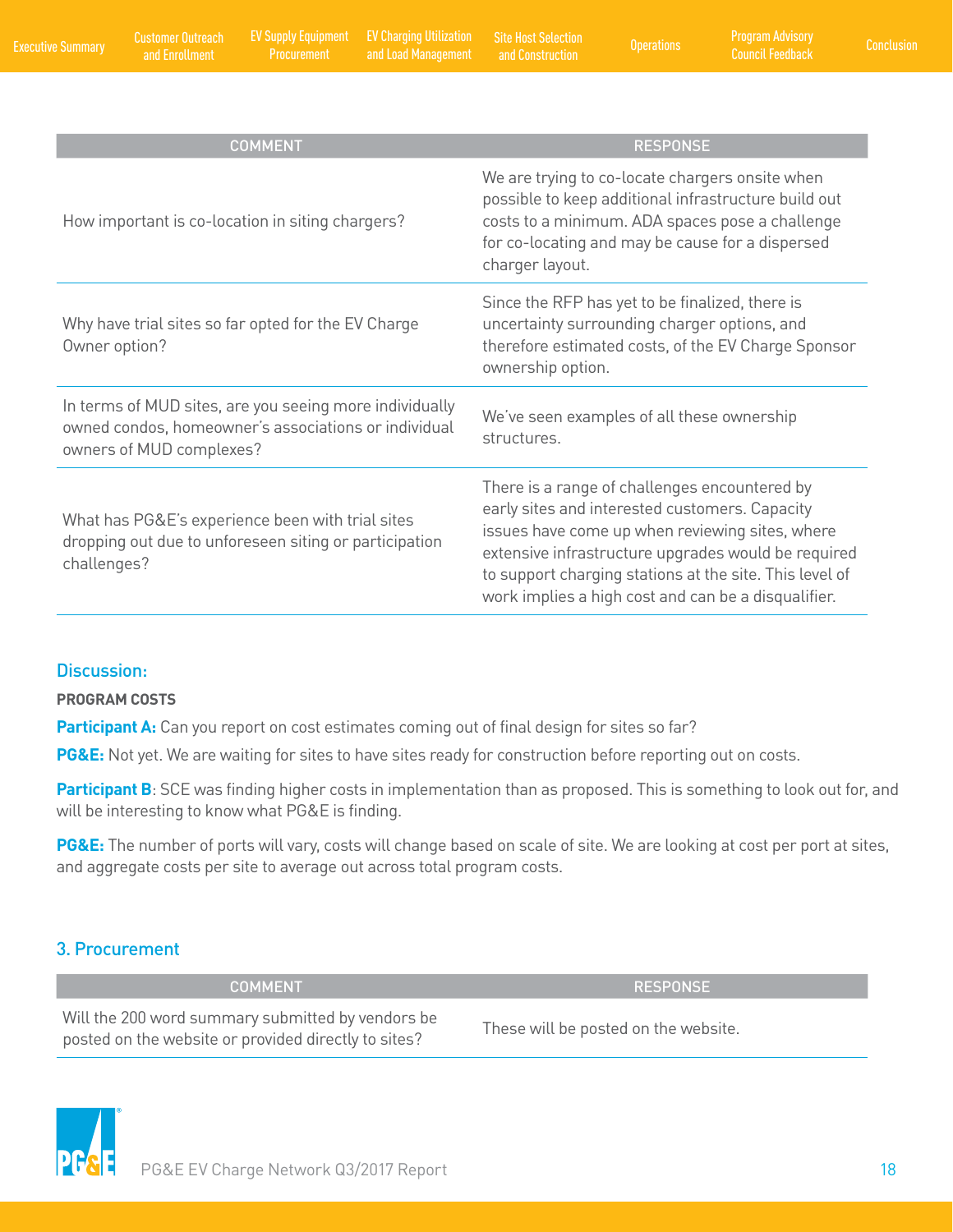Customer Outreach

and Enrollment Executive Summary Conclusion EV Supply Equipment EV Charging Utilization and Load Management Operations Site Host Selection

| <b>COMMENT</b>                                                                                                                                                                                | <b>RESPONSE</b>                                                                                                                                                                                                                                                                                                                                                                                         |
|-----------------------------------------------------------------------------------------------------------------------------------------------------------------------------------------------|---------------------------------------------------------------------------------------------------------------------------------------------------------------------------------------------------------------------------------------------------------------------------------------------------------------------------------------------------------------------------------------------------------|
| Are the vendors applying for round 2 of the RFQ those<br>that were rejected in round 1?                                                                                                       | Some applicants are returning vendors who did not<br>qualify in round 1.                                                                                                                                                                                                                                                                                                                                |
| In the case that vendors have updates to approved<br>hardware or software services, will vendors need to<br>resubmit an RFQ proposal?                                                         | This can be addressed on an ad hoc basis. Minor<br>upgrades are likely passable without reapplication.                                                                                                                                                                                                                                                                                                  |
| How is the network vendor recommended to implement<br>the TOU rate to the drivers? Is this something vendors<br>will implement over OpenADR, or something vendor<br>hard codes into platform? | This is something the vendor will code into their<br>platform.                                                                                                                                                                                                                                                                                                                                          |
| What has PG&E seen in terms of networking fees<br>from vendors?                                                                                                                               | The RFQ yielded a range of networking fees. We are<br>seeing high upfront costs, low ongoing costs, and<br>vice versa across qualifying vendors. It will depend<br>on the provider. This part of the program will allow<br>customers to choose what they prefer, and serve<br>as an opportunity for PG&E and vendors to learn<br>about most effective pricing to encourage larger EV<br>adoption goals. |

# 4. Load Management

| <b>COMMENT</b>                                                                                                                                                                  | <b>RESPONSE</b>                                                                                                                                                                                                                                                                                                                                                                                                                                                                                        |
|---------------------------------------------------------------------------------------------------------------------------------------------------------------------------------|--------------------------------------------------------------------------------------------------------------------------------------------------------------------------------------------------------------------------------------------------------------------------------------------------------------------------------------------------------------------------------------------------------------------------------------------------------------------------------------------------------|
| Participant didn't think that the minimum load<br>requirement of 100kW would be an issue if these<br>resources can be aggregated at multiple sites.<br>Why is this a challenge? | The minimum resource requirements must be met<br>by one aggregator in one sublap. It will be difficult<br>to aggregate multiple sites when there are 15+<br>different vendors in the program, considering that<br>the vendor will be the aggregator. There may not be<br>other sites for aggregation in the same area with the<br>same vendor, especially in the first 1-2 years as the<br>program scales up (especially since not all sites will<br>be participating in the load management program). |

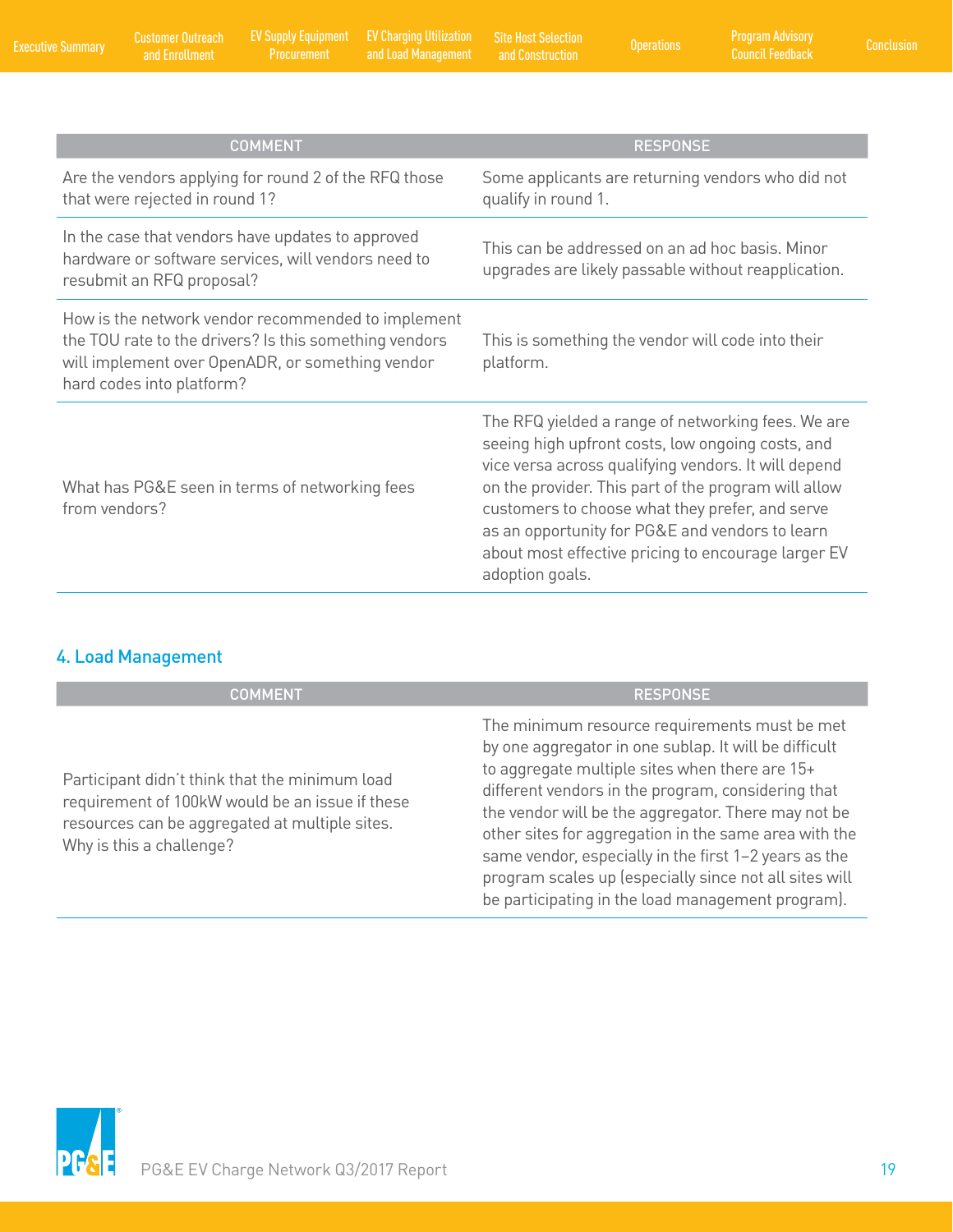EV Charging Utilization Site Host Selection<br>and Load Management and Construction Operations

| <b>COMMENT</b>                                                                                                                                                                                                       | <b>RESPONSE</b>                                                                                                                                                                                                                                                                                                                                                                                                                                |
|----------------------------------------------------------------------------------------------------------------------------------------------------------------------------------------------------------------------|------------------------------------------------------------------------------------------------------------------------------------------------------------------------------------------------------------------------------------------------------------------------------------------------------------------------------------------------------------------------------------------------------------------------------------------------|
| How does the framework presented by PG&E build off of<br>past and existing pilot programs, such as PG&E/BMW's<br>iChargeForward?                                                                                     | PG&E's proposed framework is a combination of<br>existing demand response programs; however, it is<br>specific for the unique conditions of sites in the EV<br>Charge Network program (i.e. would not require a<br>minimum resource; shorter event times better suited<br>for EV charging, etc.). This program will also build off<br>lessons learned from iChargeForward, and serve as a<br>pilot to help inform future EV charging programs. |
| Looking at technologies proposed in the RFQ, how<br>is the load management plan going to affect vendor<br>qualification of technology? How does this proposed<br>strategy impact technology requirements in the RFQ? | Right now, this will not affect vendor qualification.<br>We require OpenADR 2.0b and charger models are<br>required to pass pricing signals onto customer.                                                                                                                                                                                                                                                                                     |
| Could you talk about counterpoints around financial<br>incentives for load management?                                                                                                                               | Initial feedback on load management plans showed<br>support for financial incentives. There was mixed<br>feedback on if penalties should be used, in addition<br>to incentives. However, incentives and penalties<br>are both used to influence behavior in other DR<br>programs, so using such strategies appropriately will<br>play into effective load management.                                                                          |
| How will load management plans be enforced?                                                                                                                                                                          | All vendors are providing utilization data to PG&E<br>daily. We will be tracking this data with an eye for<br>load management, and energy use. We will monitor<br>how sites are implementing and responding to the<br>load management plans. Sites may then be shifted<br>to the pass-through pricing option if their load<br>management plan is not sufficient.                                                                               |

#### Discussion:

#### **PILOT PROGRAMS**

**Participant:** How are you thinking about excess supply pilot? Are you thinking of bidding in the load to CAISO? How will load be curtailed in case of curtailment order?

**PG&E:** The CAISO does not currently have a product for load consumption similar to the existing Proxy Demand Resource (PDR). As a result the excess supply pilot does not bid into the market, it is an out of market pilot. At this time, PG&E does not plan to have its load management program bid into the CAISO market for load increase or curtailment.

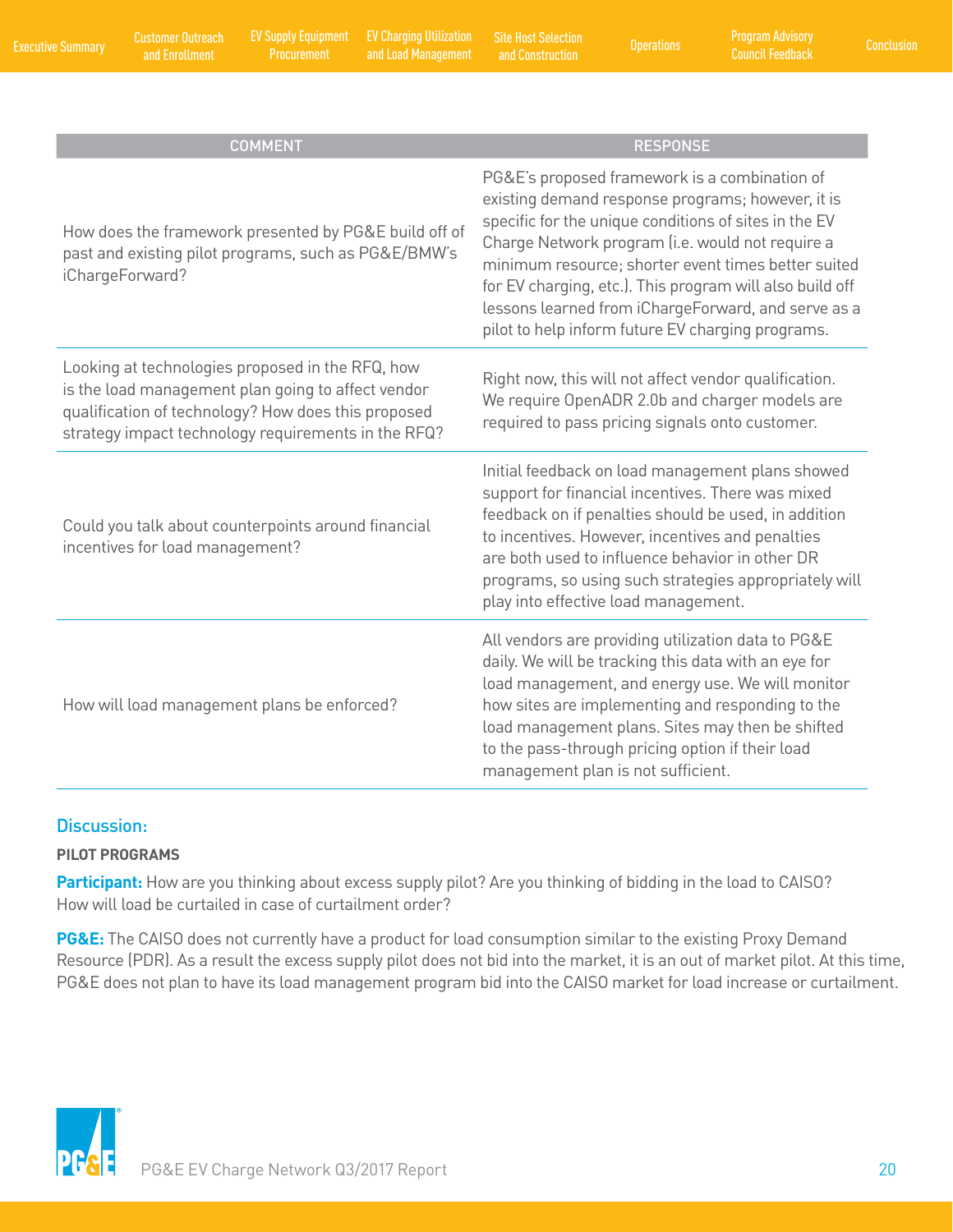#### **LOAD MANAGEMENT PLAN EVALUATION**

**Participant:** It will be important for PG&E to explain their process for evaluating load management plans submitted from vendors/site hosts and how this would play into accepting program participants.

**PG&E:** We don't want to be too prescriptive in how we evaluate the load management plan. We will leave it to the site, as long as they meet minimum criteria. This criteria will depend on the final program that PG&E develops.

### 5. Base Cost Methodology

| <b>COMMENT</b>                                                                      | <b>RESPONSE</b>                                                                                                                             |
|-------------------------------------------------------------------------------------|---------------------------------------------------------------------------------------------------------------------------------------------|
| When can we expect a decision from the Commission<br>on a final base cost?          | As this was filed as a Tier 2 Advice Letter, the<br>decision does not require a vote. We are waiting for<br>CPUC staff to issue a decision. |
| Once the base cost is finalized, do you anticipate pricing<br>changes from vendors? | This is not a concern right now. The base cost we<br>proposed is in line with SCE's base cost.                                              |

#### Discussion:

#### **BASE COST METHODOLOGY**

**Participant A:** The base cost boils down to a policy issue. Having two base costs, one for MUD and one for Workplace will add complexity to program implementation.

Participant B: Is there any way for stakeholders to be engaged in the base cost decision?

**Participant C:** The CPUC is open to comments from anyone within the next few days.

Participant B: Providing a larger rebate for MUDs could help get sites from this segment to sign on to the program, when MUD sites are challenging to acquire to begin with. Although, workplaces have their challenges too.

**Participant C:** The percent of rebate for each segment will not be changing. The only issue that is up for debate is that of the amount the rebate is based on.

#### **ADDITIONAL COMMENTS SUBMITTED BY PAC STAKEHOLDERS, PROVIDED VERBATIM:**

**Organization:** Center for Sustainable Energy **Organization representative:** Paul Hernandez **Organization representative title:** Sustainable Transportation Infrastructure Policy Manager

#### Mapping

CSE seeks clarification on the "Interest by Region" information (as presented in slide 7), and specifically requests feedback from PG&E on how it has defined this Interest by Region. Notably, PG&E's "Central Valley" region appears to overlap with Alameda County, (including possibly the cities of Fremont, Pleasanton, and Dublin). In addition, the Central

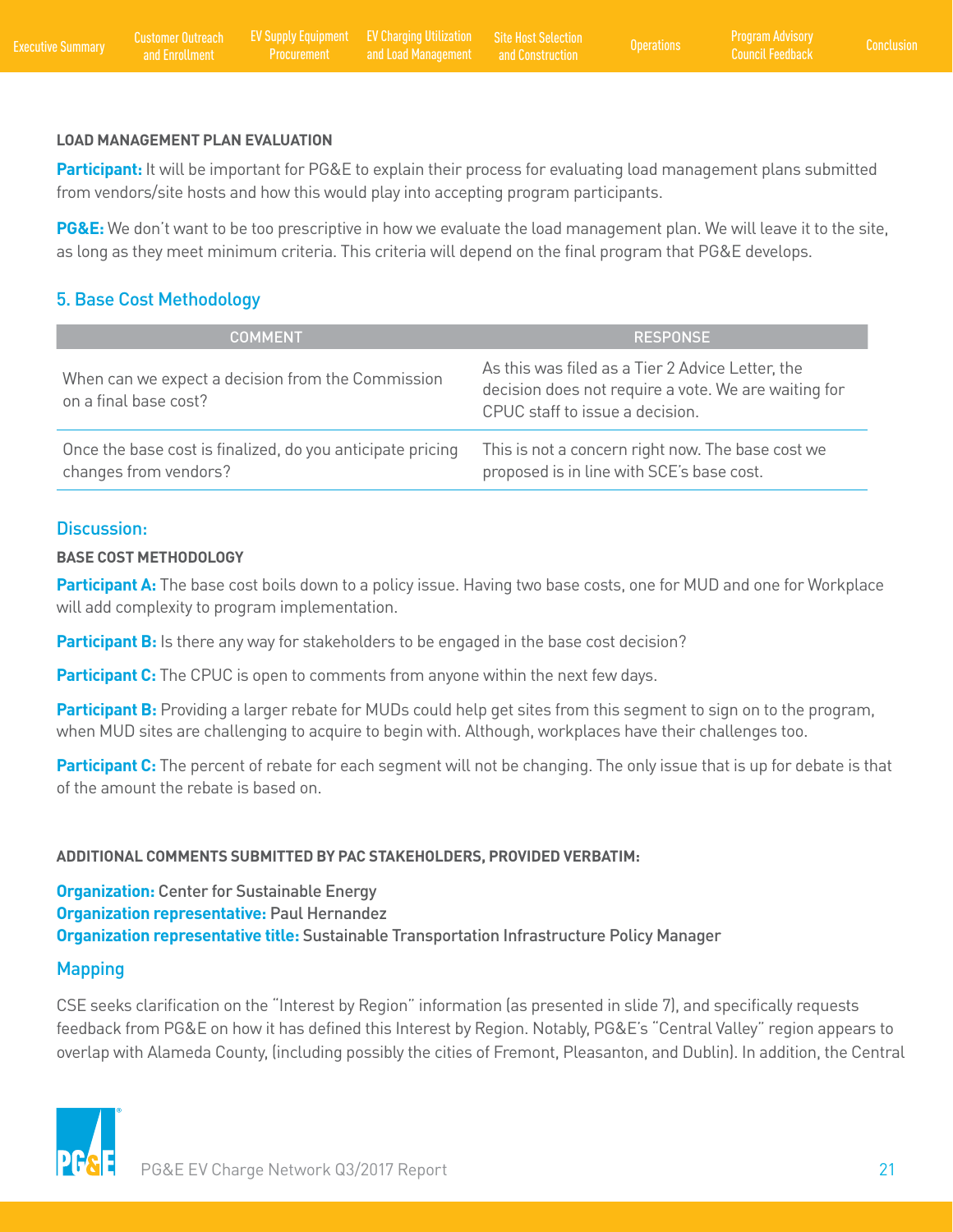Coast region may contain portions of Santa Clara County, and Sacramento is depicted as within PG&E's Interest by Region, yet this area is a Sacramento Municipal Utility District's territory.

CSE attests to the value of ensuring a uniform regional identification methodology as a key path to developing "tool(s) and interface(s) that the public and other utilities can use to track the progress and attributes of the deployment.<sup>4,5</sup> Regarding slide 7, it is worth noting that there are higher PEV adoption rates in Alameda County and in Santa Clara County (as evidenced by the Clean Vehicle Rebate Project's Rebate Statistics<sup>6</sup>) which may impact PG&E's depicted Interest by Region. Moreover, as programs pursue regional, place‐based approaches similar to the Energy Commission's Block Grant,<sup>7</sup> which has a Central Valley focus in its initial implementation, it will be even more important to ensure the use of uniform identifiers, and more important to maintain coordinated implementation. In this regard, CSE encourages PG&E to consider supplementing this current Interest by Region percentage estimate with data at the air district, county, and ZIP code levels. Adding these additional lenses will promote data uniformity and support the decision-making process while aligning with existing and complementary data sources such as the CVRP Rebate Statistics database. In addition, should this reforecasting reveal lower interest in the Central Valley region, CSE would encourage PG&E to consider increasing marketing, education, and outreach activities in the Central Valley, with concentrated activities in Fresno County, to complement current efforts underway via the Energy Commission's Block Grant Program.

#### **Organization:** Marin Clean Energy **Organization representative:** Paul Liotsakis **Organization representative title:** Customer Programs Manager

#### Load Management

MCE wants to note a concern around PG&E's proposed EV demand response program envisioned to be paired with the EV Charge Network' Load Management Plans. Because PG&E does not settle with MCE on a meter level, MCE does not have control or visibility into our customer's participation in PG&E DR programs. We are concerned about furthering this limitation into the growing EV load in our service area. We are also concerned about limitations this might present to MCE customers participating in future MCE DR programs or opt-outs this might trigger for current customers. We hope to find a resolution to the above concerns since we envision partnering and working with PG&E to refer MCE customers to the EV Charge Network program.



<sup>4.</sup> Decision Regarding Underlying Vehicle Grid Integration Application and Motion to Adopt Settlement Agreement; Decision 16-01-045 January 28, 2016

<sup>5.</sup> Decision Regarding Southern California Edison Company's Application for Charge Ready and Market Education Programs; Decision 16-01-023 January 14, 2016

<sup>6.</sup> Center for Sustainable Energy (2017). California Air Resources Board Clean Vehicle Rebate Project, Rebate Statistics. Data last updated October 02, 2017. Retrieved [retrieved 10/23/2017] from https://cleanvehiclerebate.org/rebate-statistics

<sup>7.</sup> Energy Commission; Block Grant for Electric Vehicle Charger Incentive Projects; Website Access: https://efiling.energy.ca.gov/Lists/DocketLog.aspx?docketnumber=17-EVI-01